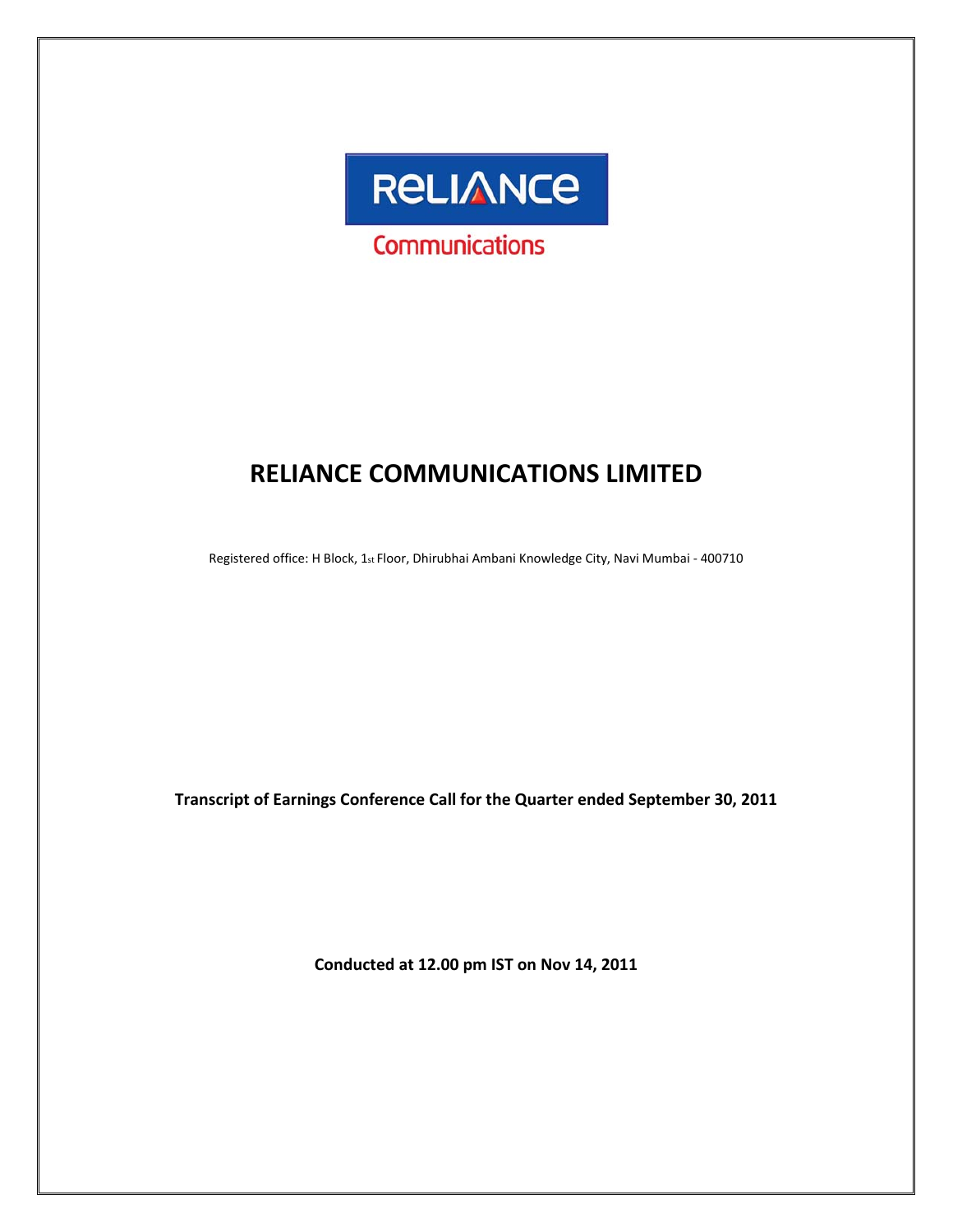## **Operator:**

Thank you for standing by and welcome to Reliance Communications' global earnings conference call on the Reliance Audio Conferencing platform.

This is Mamta, the moderator for this conference.

At this time, all the participants are in listen-only mode. There will be a presentation followed by a question and answer session at which time if you wish to ask a question, please press \*1 on your telephone. Please be advised, this conference is being recorded today.

Today, we have the senior management from Reliance Communications to present second quarter, FY12 financial results.

The call will begin with some key observations by Mr. Syed Safawi followed by a question and answer session. I must remind you that the overview and discussions today may include some forward‐looking statements that must be viewed in conjunction with the risks that the company faces.

I hand over the call now to Mr. Syed Safawi. Thank you.

## **Syed Safawi:**

Thank you, Mamta.

It is a great pleasure to once again welcome all of you to this earnings call to discuss Reliance Communications' financial performance for the quarter ended September 30th 2011.

I am pleased to share that RCOM has been able to grow its revenues and total traffic in minutes, not withstanding an overall seasonally weak quarter for the industry at large.

## **Key highlights for the quarter:**

Let me share with you the key highlights of the quarter:

- **1. Revenue:** RCOM wireless revenue has grown by 2.1% in Q2, amongst the highest revenue growth in the industry based on various initiatives undertaken in the last 3‐ 4 quarters
	- **RPM:** RPM stood steady at a solid 44.7 paisa per minute, a growth of 0.5%; amongst the highest in the industry for the last 7 consecutive quarters now.
	- **EBIDTA:** RCOM EBIDTA margin at 31.8%, amongst the highest in the industry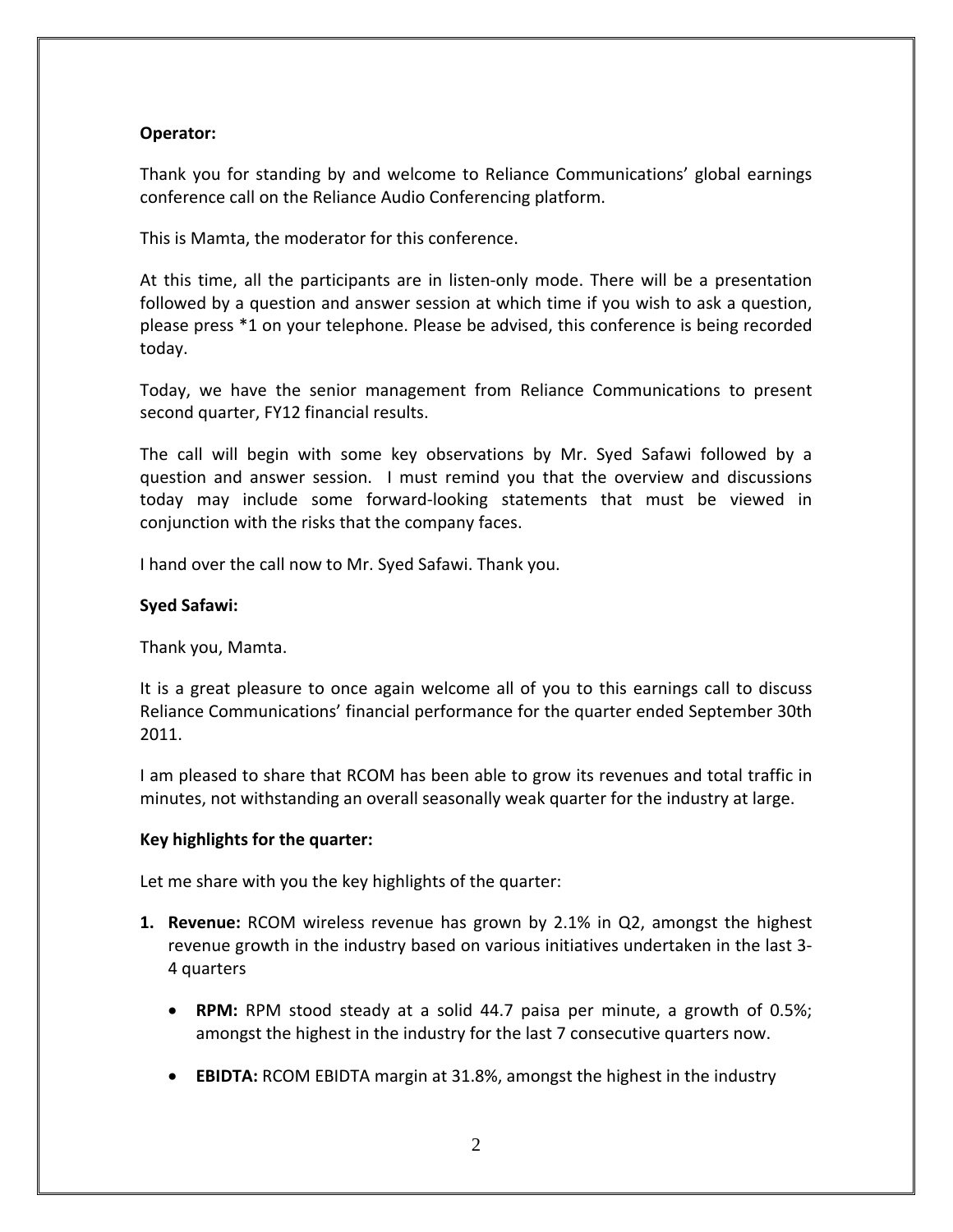- **2. Free Cash Flow and debt management:** RCOM continues to be Free Cash Flow positive in this quarter and this financial year would be the first full year of free‐ cash‐flow positive.
	- $\triangleright$  All major projects have been implemented and peak capex is behind us. All future Capex requirements are only incremental and focused on network quality, capacity, enterprise data center and wireless data growth
	- $\triangleright$  As you are aware, we have redeemed FCCB of USD 500 Mn in the previous quarter. We are fully geared up to repay the future debt maturities (including redemption of FCCB worth USD 1.1 Bn due in March, 2012)
	- $\triangleright$  As already communicated, RCOM was the first and only operator to refinance its spectrum fees through ECB from China Development Bank. RCOM is benefiting from extended Loan Maturity of 10 years resulting in substantial annual interest cost savings of Rs. 500 crore.
	- $\triangleright$  Reliance Infratel transaction is progressing well and an update to all our stakeholders will be shared at an appropriate time.
	- $\triangleright$  As a company, our aim is to reduce debt significantly by March, 2013.

# **Financial Performance:**

Now, I would like to share some of the key highlights of the financial performance during the quarter:

- Consolidated Revenue at Rs. 5,040 crore, up 2.0% against Rs. 4,940 crore (q‐o‐q)
- EBIDTA at Rs. 1,605 crore against Rs. 1,602 crore (q‐o‐q)
- EBIDTA margin at 31.8% is one of the highest in the industry
- Net profit of Rs. 252 crore, up 60% against Rs. 157 crore (q-o-q)
- On the capex front, we have spent Rs. 350 crore during Q2.

Let me now brief you on some of the initiatives taken by RCOM, which have already started showing positive impact on RCOM's performance:

**1. Wire Free India:** We continue to rapidly execute our **'Wire‐free India'** vision, which was unveiled by our Chairman during the AGM in Sept'10. We have remained committed to put accelerated efforts in enabling wireless broadband across India. We have expanded our HSD Network and have quality HSD coverage in almost 1,000 towns up from 65 towns one year back.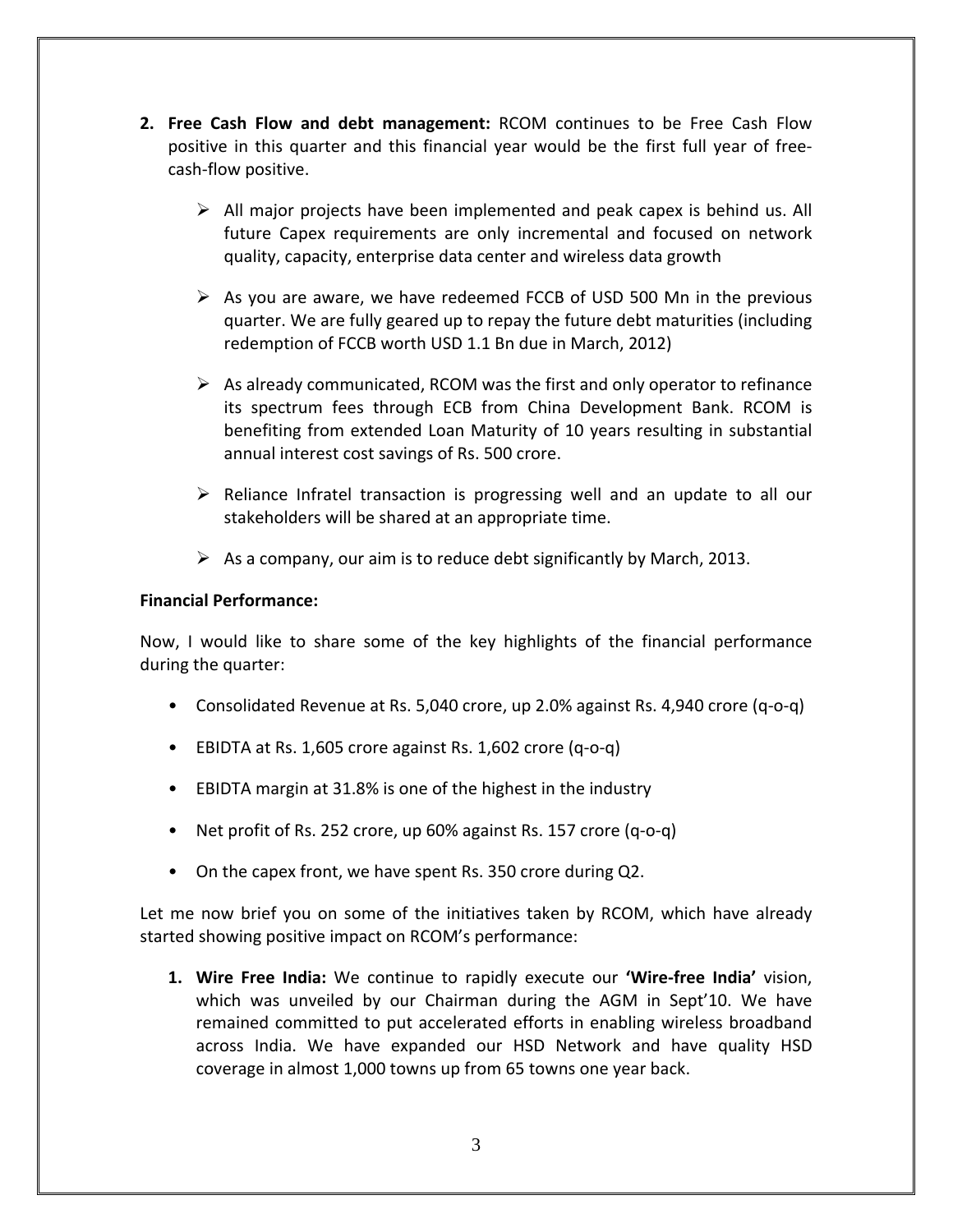The presence of 3G in 333 towns in 13 circles (including Delhi, Mumbai and Kolkata), along with the rapidly expanding High –speed CDMA data network, makes RCOM the only nationwide private operator to offer seamless Wireless Broadband experience in **over 1,300 top towns** across the country as of September 30, 2011 including key metros.

Combine this with our extensive 1X Data presence offering high quality internet connectivity in 20,000 towns; it positions RCOM extremely well to take advantage of the rapid increase in data consumption across the country and enabling our vision of a **'Wire Free India'**. We currently serve ~2.1 Mn active customers on our 3G network, highest in the industry.

- **2.** As an integral part of our 3G Strategy, we had established a **'3G Innovation Lab'** with the objective of facilitating the development of mobile service innovations by offering real‐time product developmental capabilities to 3rd party developers.
	- a. As part of that effort, we successfully launched **R.apps** the Reliance branded application store, having more than 50,000 apps and games.
	- b. We have also refreshed **R‐World** the next generation entertainment portal ‐ making it more user‐friendly and with faster downloads.
	- c. We will be launching our new **Video on Demand** application shortly, that will render across various devices such as handsets, tablets, PC, etc.
- **3.** To help develop the 3G ecosystem in India, we launched our proprietary 3G Tablet in August 2011, **Reliance 3G Tab** – an Android‐based Tablet at a very attractive price of under Rs 13,000, enabling our customers to enjoy a futuristic 3G experience and explore a world of unlimited possibilities. This is a big step in the 3G revolution in India and we have seen huge acceptance and increasing demand across all cities. RCOM has also tied up with Nokia, Samsung, LG, Sony Ericsson and other OEMs for 3G models with attractive Money Back and Mobile Internet bundling offers to drive the 3G ecosystem.
- **4.** In recent past, we did a massive Brand Refresh drive to make the brand youth and innovation centric. We are continuing the focus on our Brand through the TV Campaigns that are on‐air and as we speak and we are seeing very significant traction of brand indicators.

## **Industry Highlights & Regulatory Developments**

During the first two quarters of FY12, the industry saw subdued competitive intensity as far as tariffs are concerned and recent tariff hikes by almost all the incumbents is a reflection of the abating competitive pressure on pricing. As mentioned during first quarter's earnings call, we have also revised tariffs upwards in both GSM and CDMA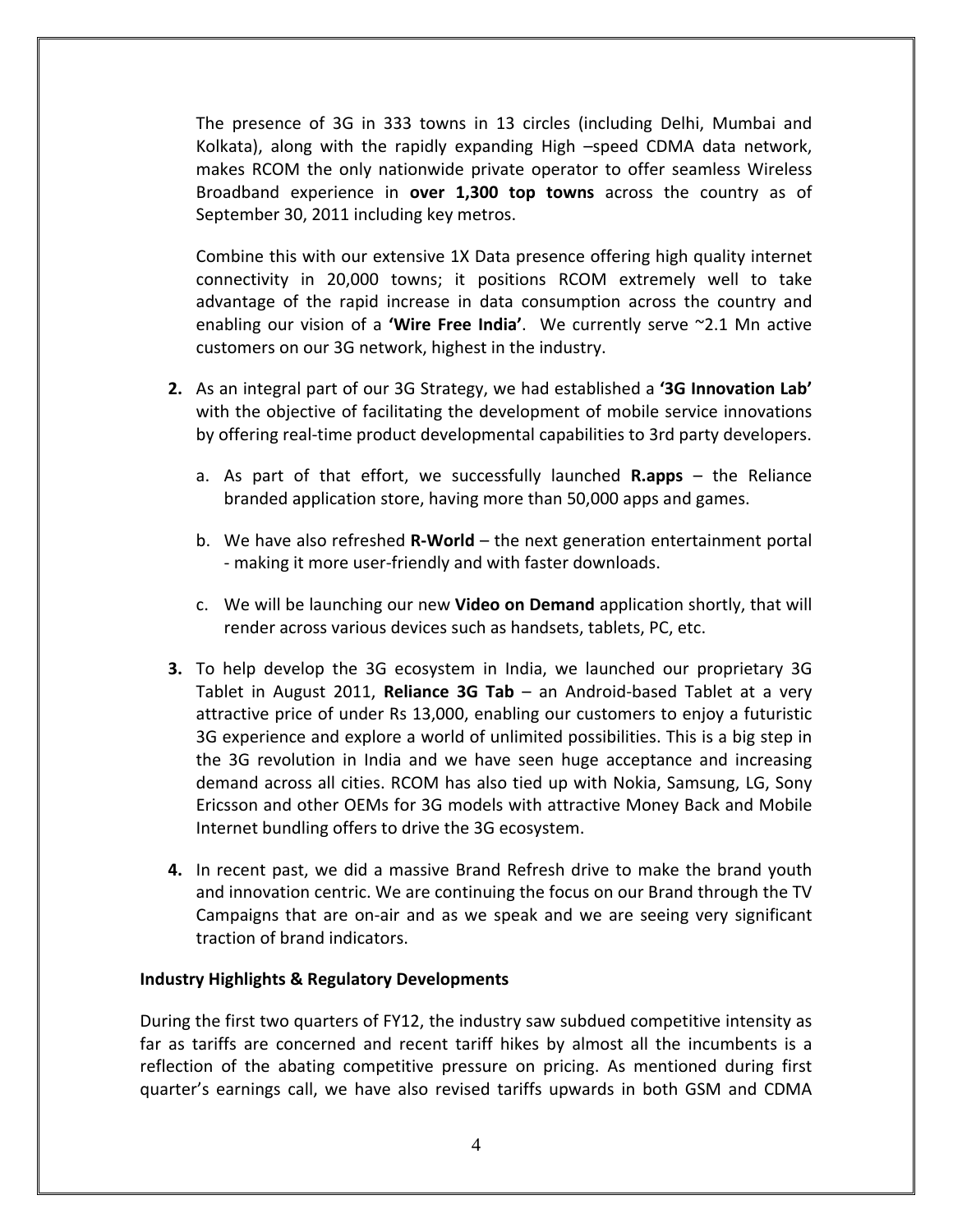owing to inflationary pressures on cost. This will certainly help the industry in achieving pricing stability and improving the revenue growth trajectory.

Overall, in the 2nd quarter, the new subscriber acquisitions have slowed down for the Industry. The industry added 22.47 million wireless subscribers as compared to 40.23 million subscribers in the first quarter of 2011. The total wireless subscriber base as on 30th September 2011 stands at 868.6 million.

For RCOM also, subscriber acquisitions have been in‐line with the industry in the second quarter. We added 3.82 million wireless subscribers in the quarter. For RCOM, the total subscriber count stands at 147.1 million subscribers, maintaining a share of 17% of customers.

# **Draft NTP ‐ 2011**

During the quarter, honorable Minister for Communications and Information Technology unveiled the Draft of New Telecom Policy – 2011. The policy has a vision of "Broadband on Demand" and envisages leveraging telecom infrastructure to enable all citizens and businesses, to participate in the Internet and web economy thereby ensuring equitable and inclusive development across the nation. The policy aims towards convergence between telecom, broadcast and IT services, networks, platforms, technologies and overcome the existing segregation of licensing, registration and regulatory mechanisms in these areas to enhance affordability, increase access, delivery of multiple services and reduce cost.

# **TRAI response to DoT on Spectrum Management and Licensing Framework**

Growth in the telecom sector in India has been pragmatically supported by government policies and regulatory framework. Earlier this month, TRAI responded to Department of Telecommunications on various issues related with Spectrum Management and Licensing Framework including M&A rules and spectrum sharing. Most of the recommendations are forward‐looking & constructive and would surely bridge the gap between the incumbents and new players by creating a level playing field.

We believe that TRAI recommendation on M&A regulations are progressive and will help consolidation in the industry. TRAI has confirmed that committed spectrum for GSM is 6.2 MHz while for CDMA, it is 5 MHz. Thus operators can get up to 6.2 MHz in GSM as part of contracted spectrum. This will significantly reduce network cost for new GSM networks like RCOM and further help RCOM in improving its business and cash flows. The additional spectrum will significantly enhance the quality of network and consequently the customer experience. TRAI has made it clear that the priority for release of spectrum shall be to those who have received initial start‐up spectrum hall of 4.4 MHz. In this regard, RCOM leads the queue.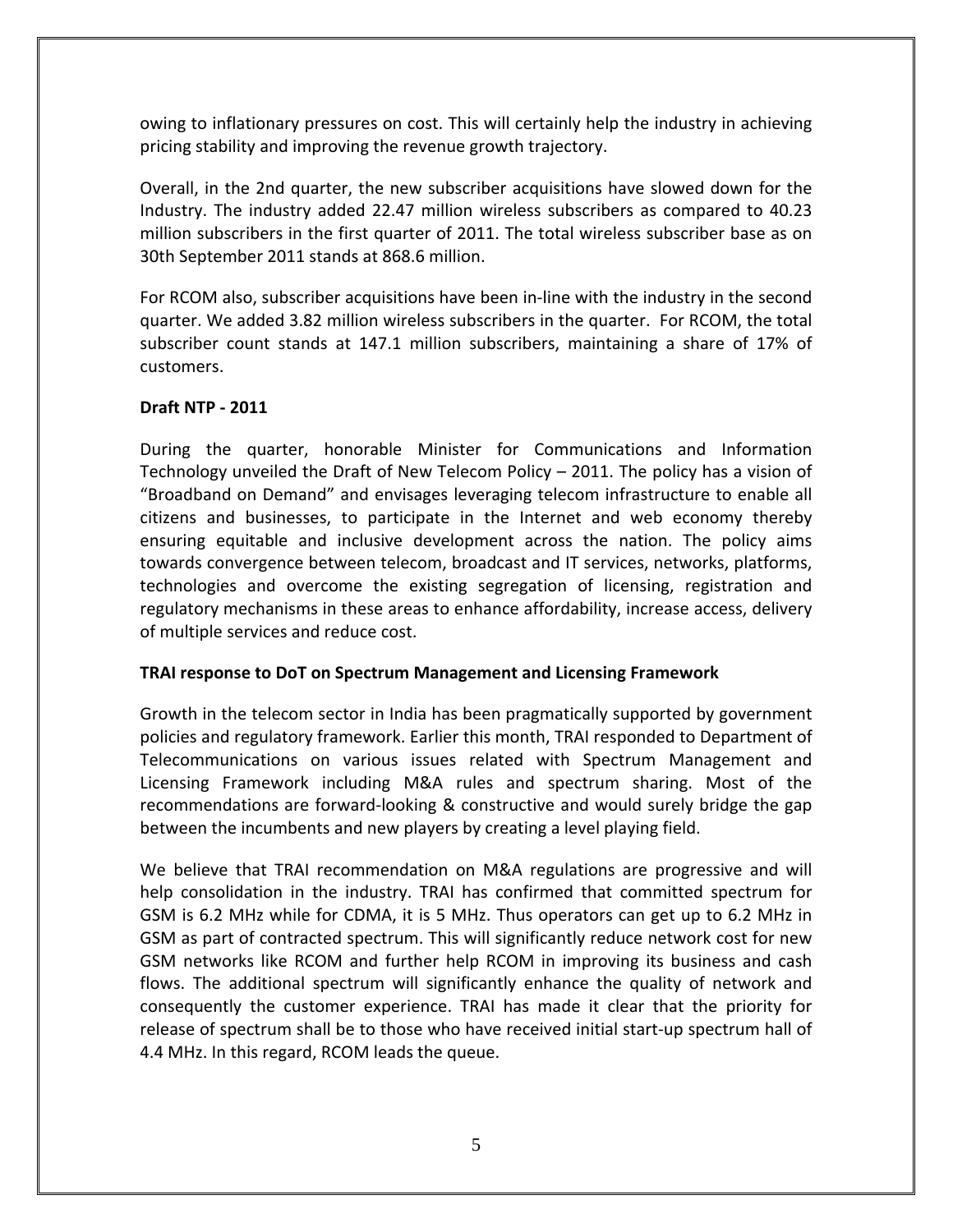As per the TRAI, the Licensees with spectrum beyond 6.2 MHZ will have to pay one time excess spectrum charges. While RCOM has excess spectrum merely in one circle (Bihar) and that too negligible, incumbent GSM operators have excess spectrum in many circles. Operators who have spectrum beyond 6.2 MHz have to pay huge sums as one time excess spectrum charges.

# **Let me now share with you the financial and operational performance of our wireless business.**

- Wireless revenue for the quarter stands at Rs. 4,417 crore, against Rs. 4,327 crore in Q1, up by 2.1%
- EBIDTA stands at Rs. 1,176 crore against Rs. 1,173 crore
- Our RPM stood at healthy 44.7 paisa, growth by 0.5% (q-o-q), among the highest in the industry. We have successfully arrested decline in RPM for the last 7 consecutive quarters amidst increasing competition, driven by focus on the 'quality of operations' and recent tariff increase has helped firm RPMs for RCOM
- We have continued our increased focus on data: we now provide high speed data coverage in over 1,300 towns.
- We serve ~2.1 Mn active customers through our 3G network.
- With this footprint and superior quality network, RCOM is the clear leader in the 3G data market space and would continue to drive this consistently.

For the last 8 quarters, the focus has been to build Quality of Operations through initiatives focused on segmentation and cluster level profitability. As shared with you during the previous few quarters, we continue to remain focused on 'paid minutes'. The focus on driving a 'quality portfolio' driven by increase in non‐voice services has continued. Our non‐voice revenue contribution to overall revenues is amongst the highest in the industry, at close to 20%, we target to double the contribution from non‐ voice in the next 2 years.

As I mentioned earlier, we continued with the discipline we imposed on ourselves a few quarters ago by keeping a strict leash on MoU growth **without** commensurate revenue growth, by not inducing 'free minutes' or FAT. This has helped in the RPM for Wireless remaining healthy and now reaching 45p/min. We have further cleaned up our non profitable products and tightened acquisition norms to ensure higher retention post 90 days and deliver better customer lifecycle value. We are focusing on special programs towards building the on‐net community. CDMA business is a key focus area for RCOM and various programs/initiatives have been lined up for the same. We believe that these initiatives will help RCOM drive sustained profitable revenue growth.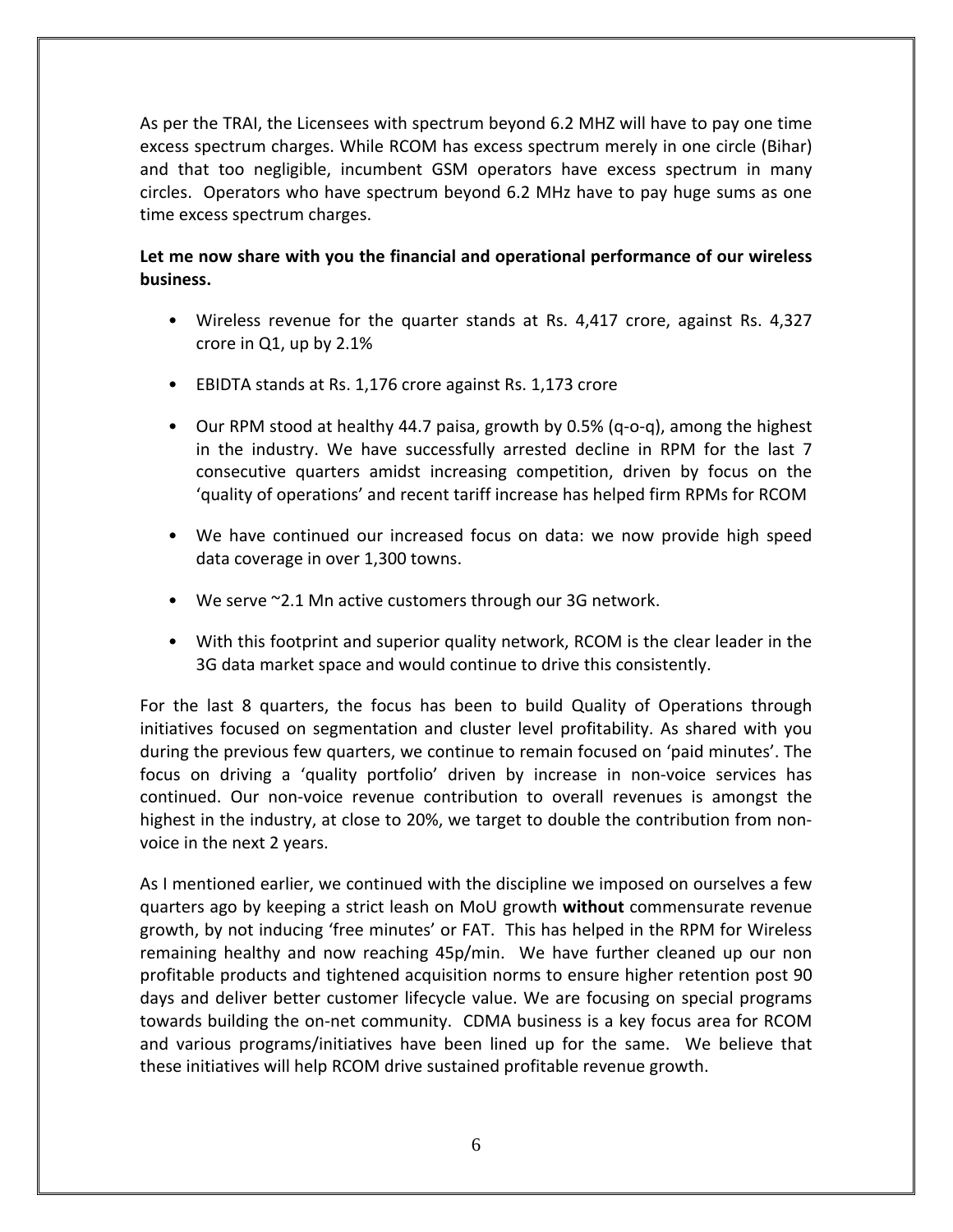Reliance Communications is clearly focused on building a 'healthy portfolio mix', through driving profitable Data and VAS businesses thereby future proofing the business against voice led growth alone. This is in line with the trends in the Global telecom markets of building a 'strong portfolio mix'. Both these segments of Data and VAS are growing at a healthy double digit rate. We will continue this focus and already have the largest, widest and deepest footprint of 3G enabled data services in the country, providing speeds up to 28 Mbps. Coupled with this, the HSD Services that we currently provide in almost 1,000 towns and 1x across the country in 20,000 towns and 600,000 villages. Together Data and VAS would continue to drive the Company's Wireless business growth going forward.

We have already seen tangible evidence of accelerating mobile data adoption where consumers and business customers are seizing the benefits of fast, reliable mobile data networks using smartphones and other mobile data devices such as Tablets. As part of our Data and Devices Roadmap, Reliance Communications has launched its very own 3G Tab – the first of its kind initiative in the industry by a service provider in India.

These transformational changes are beginning to yield constant consumption led revenue growth.

## **Let me now cover the non‐wireless businesses.**

In our Global Enterprise Business Unit, we achieved revenue of Rs. 2,335 crore as compared to Rs. 2,292 crore in Q1, a growth of 1.9% and EBITDA of Rs. 569 crore for the Quarter ending September 30, 2011.

## **Carrier Business**

Second quarter witnessed strong growth in Carrier business's sales order booking as well as revenue. We have booked sales orders of Rs 417 crore in Q2 FY 2011-12 which is 10% higher than the sales orders signed in Q1. The increase is driven by robust demand in Europe, Middle East and Asia. We have recently upgraded our FEA (FLAG Europe Asia) and FALCON cable system to add 400 GB of capacity on Europe‐Gulf loop. We have increased the capacity of FEA by 400% which will help us cater to all future bandwidth requirements and technological implementations of our Carrier and ISP customers. Sales on the upgraded routes will help us maintain our leadership position in the Voice & Data Carrier business and at the same time establish our leadership in the Cloud Computing, Managed Services and Application Services portfolio.

The International Voice segment continued its robust growth; traffic has grown 34% in Q2 on YoY basis to over 5 billion minutes. Our transit business has also grown significantly and has clocked on an average more than 125 mn minute of traffic per month in Q2. We are confident of surpassing the 150 mn minutes per month of transit traffic by end of FY 11‐12.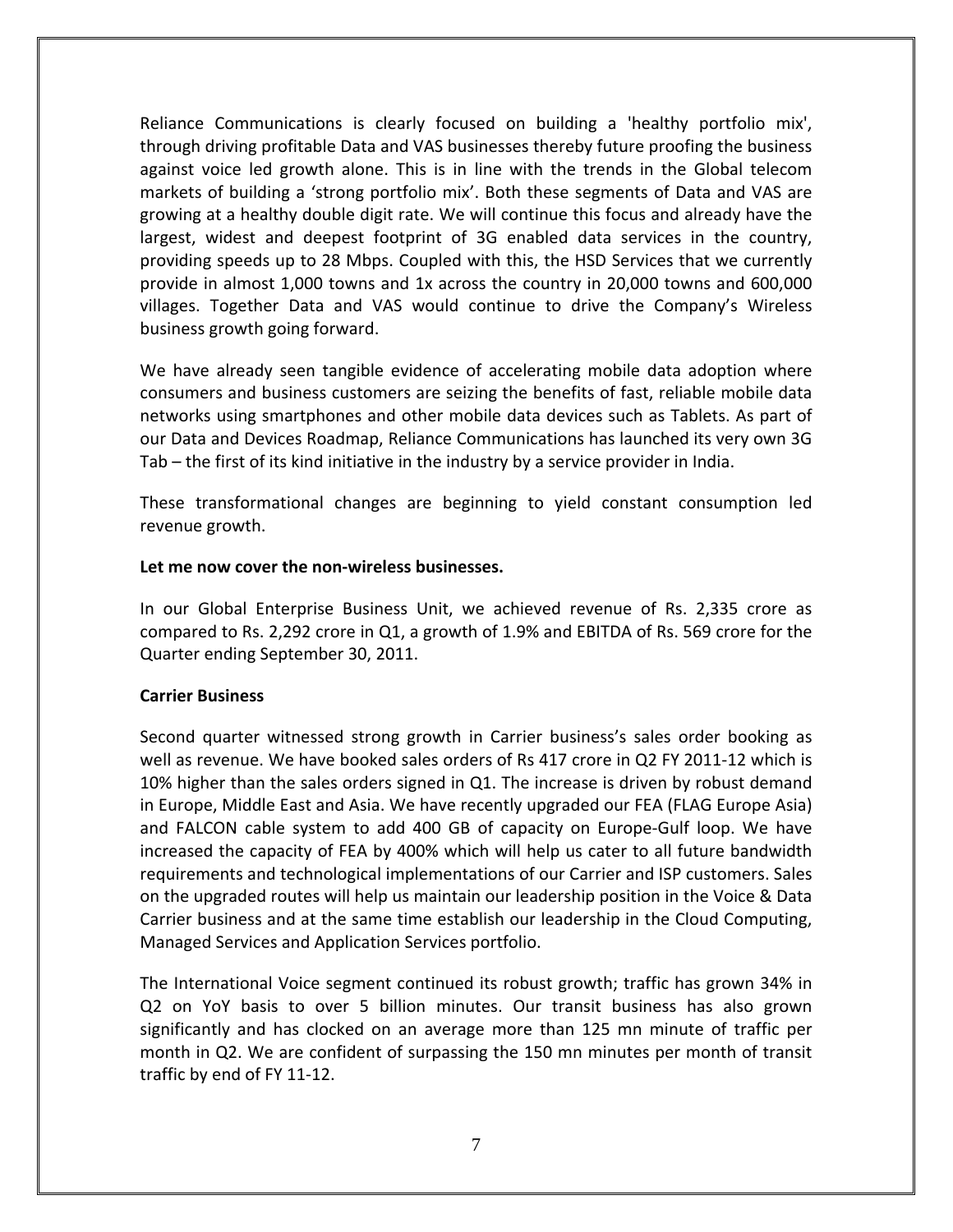In the National Long Distance business, we signed orders of more than Rs 100 crore primarily from Bandwidth sales to private service providers.

# **Enterprise Business**

As indicated in the last earnings call that there is a robust demand for managed services and enterprise outsourcing; playing on the market trend we had a bonanza quarter with sales orders booked of Rs 1,818 crore, the highlight of the same was the **largest** Data Center outsourcing deal in India with the second largest private bank in India, HDFC, worth Rs 1,400 crore for 15 years. Reliance will build and operate the 60,000 sqft Data Center for HDFC bank for a minimum Contract period of 15 years. In order to meet the huge demand of Data Center space, we are building a new 350,000 sqft Data Center facility in DAKC. The phase I of 100,000 sq ft will be ready in 12 months and complete Data Centre would be ready in 24 months.

In India, USA and Europe, we have received sales orders of over Rs 418 crore in Q2 FY2011‐12. Our Q‐o‐Q success in the government vertical continued as we bagged a three year MCGM (Municipal Corporation of Greater Mumbai) project worth Rs 52.4 crore and a 3 year deal with DIT Maharashtra Government. We have acquired several other new logos in the Enterprise space notable being (i) largest manufacturer of paper packaging products in the Asian region, (ii) A European Motor insurance company with operations in 7 major countries, (iii) A Global technology product and services company with customers in automotive, mechanical engineering sectors (iv) World's largest online payment solutions company and the World's largest online marketplace.

We expect strong and continued growth in the Carrier and Enterprise space from both India and outside India. A strong sales pipeline in the carrier business driven by an increasing demand of bandwidth in Europe, Middle East and Asia will drive top line and profitability. India business will continue to focus on winning key orders and projects in its key verticals, the Government and Financial services.

# **Conclusion:**

To conclude my initial comments, I would like to say that the second quarter has been very satisfactory given the background of seasonality in the industry. We are now a service brand already serving over 150 million customers.

To summarise:

- 1. Wireless business delivered a strong MoU growth of 1.6% and revenue growth of 2.1% q‐o‐q, third consistent consumption led quarterly revenue growth
- 2. We are at the forefront of creating "Wire-free India" by offering seamless wireless broadband experience in over 1,300 towns across the country. With 20% of our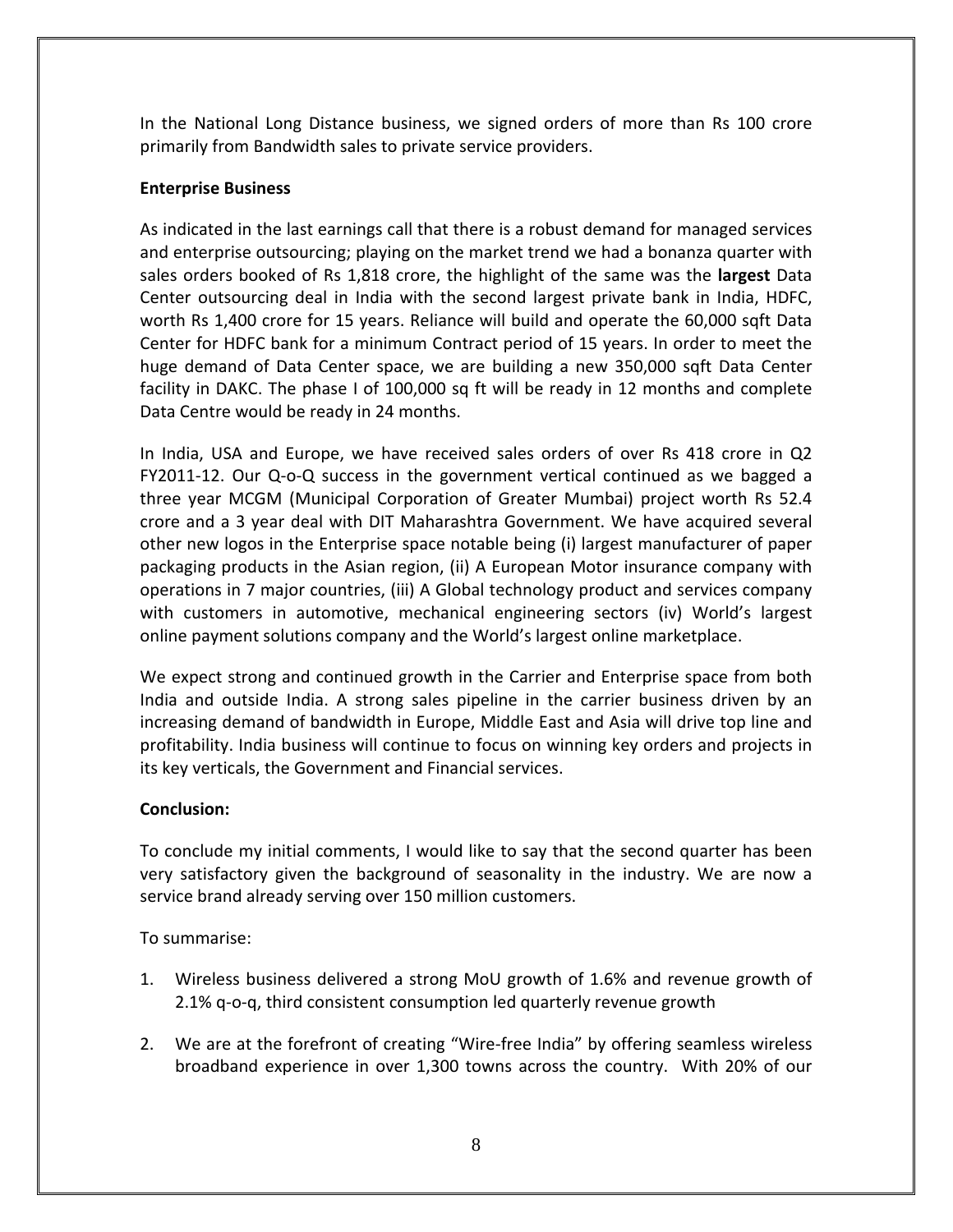revenues coming from non‐voice, we are the largest data player in the country. We target to double the contribution from non‐voice in the next 2 years.

- 3. We are driving growth of paid minutes and combined with the recent tariff hike, we are able to grow RPM
- 4. Maintaining healthy trend in our Global Enterprise business backed by robust demand for bandwidth, managed services and enterprise outsourcing
- 5. We continue to deliver strong margins at 31.8% EBIDTA and are FCF positive for the quarter and will be FCF positive for the year.

Thank you.

And I would now like to hand you back for the Q&As.

## **Operator:**

Thank you, sir.

We will now open the call for Q&A. We request all of you to focus on key strategic and business issues. We also request each participant not to ask more than two questions and provide an opportunity to all the participants to interact with the management.

I would repeat, at this time participants who wish to ask any questions, please press \*1 on your telephone keypad and wait for your name to be announced. If you wish to cancel the request, please press hash or the pound key.

First in line we have question from Mr. Sachin Salgaonkar from Goldman Sachs. You may go ahead please.

## **Mr. Sachin Salgaonkar:**

Hi, thank you for the call. I have two questions. Firstly, I wanted to understand why net interest expense was lower so much on a Q‐o‐Q basis. Also, could you help us understand the foreign exchange impact in this quarter on P&L and Balance Sheet due to the 10% rupee depreciation? My second question is on 3G. Of the 2.1 million active 3G subscribers, how many of them are on tablets and how many of them are on smart phones? And where are you seeing more demand as of now, tablets or smart phones?

# **Mr. Syed Safawi:**

Sachin, let me handle the second question first and hand you back to Arvind for the first one. The 2.1 million active 3G customers are across devices. The ecosystem for handset is much larger. Tablets are an emerging category in India. Therefore, it would be obviously smaller in terms of size. Majority of the current demand is from handsets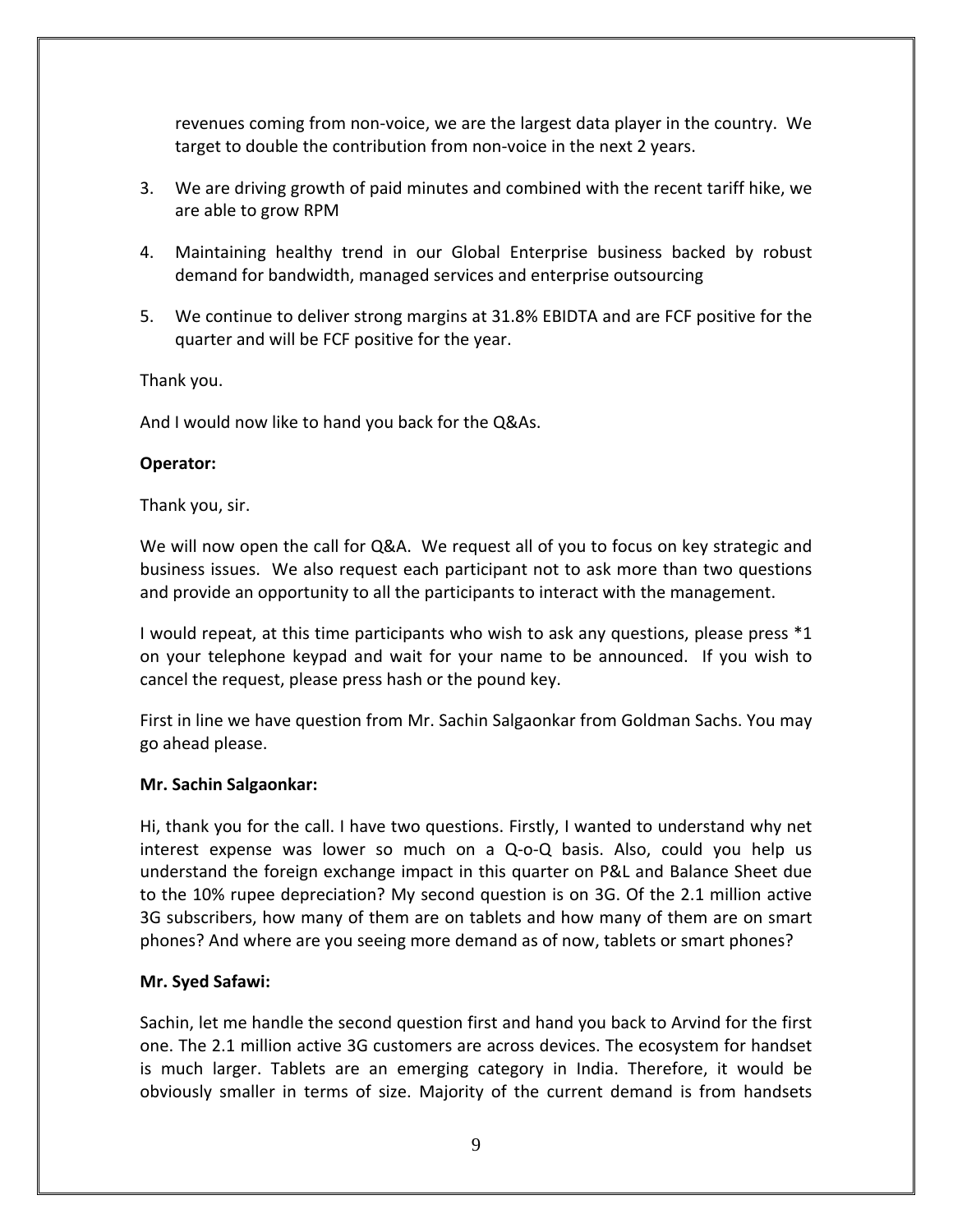rather than tablets. We will not know how the market evolves but, if you are talking of 850‐900 million total subscribers or 600 million unique customers, they are all on handset. As they upgrade their handsets to 3G handsets, a larger number would again come to handsets. Let me hand you back to Arvind for the first question.

## **Mr. Arvind Narang:**

Hi, Sachin. On your question on the forex and the net finance charges, please refer to the notes to accounts where we have mentioned that pursuant to the scheme of arrangement the company is permitted to adjust the variations on account of the changes in the exchange rates related to loans in foreign currency by withdrawal or credit to the General Reserves. And this necessary effect, whether it is positive or negative will be carried out at the end of the year.

## **Mr. Sachin Salgaonkar:**

Sir, just one follow-up question on my first part on tablets. Currently, RCOM is one of the very few operators in India offering tablets. What is the approximate market share RCOM is having in tablets?

## **Mr. Syed Safawi:**

Sachin, it is higher than 20% of all the tablets sold in India including iPad, Galaxy tab and everything else.

## **Mr. Sachin Salgaonkar:**

Got it, thank you.

# **Operator:**

Thank you Sir. Next in line we have question from Mr. Suresh Mahadevan from UBS. You may go ahead please.

## **Mr. Suresh Mahadevan:**

Good afternoon and congratulations on a good set of numbers with both revenue growth and minutes growth. I have one question regarding RCOM's aspiration right now in terms of incremental market share. Tariff is one of the levers available to the operators. Hence, what is RCOM's aspiration on tariffs and market share?

## **Mr. Syed Safawi:**

We are pleased with this quarter's result, being consistent over the last three quarters, driven by consumption led growth. This is a key driver for us. In the voice side, our objective is to drive mark to market or higher consumption led growth without diluting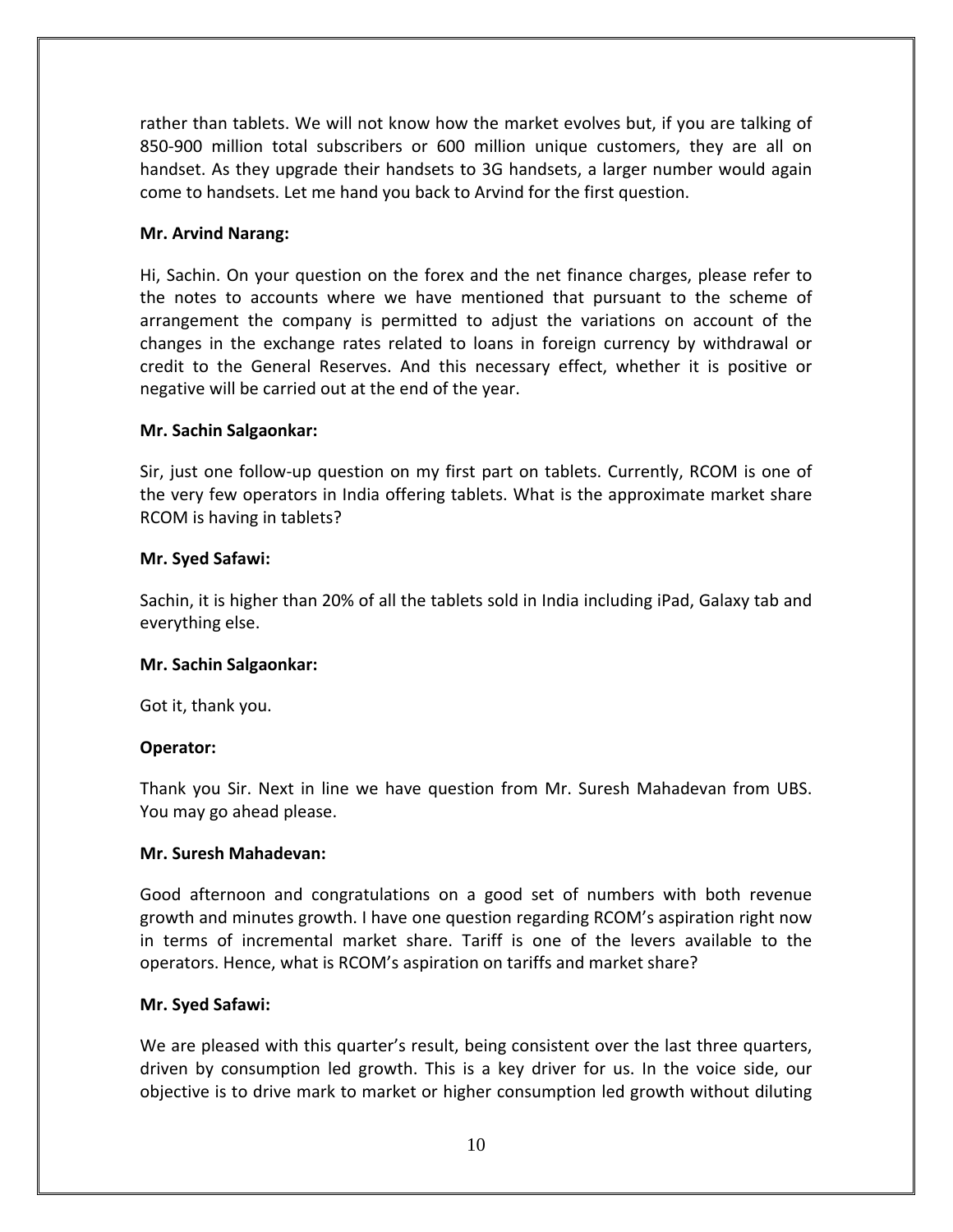rate per minute. We have said this for almost seven quarters that, we will keep RPMs firm. We are at 45 paisa now and we may see the positive impact of almost 1 paisa on RPM from the recent price hike over the next two to three quarters. The second lever is on the data side where we are seeing significant growth given our 1,300 towns of high speed data and 3G. Regarding the incremental revenue market share, we are targeting a minimum 20% incremental RMS. Simultaneously, it is also important to look at EBITDA share of the industry which is also our focus. We want to be a profitable player and not only a revenue player. So, we want to target more than 20% profit share of the industry as well.

## **Mr. Suresh Mahadevan:**

Thank you Syed.

#### **Mr. Syed Safawi:**

Thanks, Suresh.

#### **Operator:**

Thank you Sir. Next question comes from Mr. Rajiv Sharma from HSBC. You may go ahead please.

#### **Mr. Rajiv Sharma:**

Thank you for the opportunity. I have got a couple of questions. First one is, Syed what is the reason that in this quarter there was minutes decline across GSM operators, but RCOM's total traffic has grown? And second, do you think in the interim, someone like Uninor, who launched closer to you on the GSM side, starts taking higher share of traffic would you get worried? And would your ability to be firm on the revenue per minute need a check? Or, what would change your stand on the RPM front? Lastly, when is your spectrum renewal date, is it 2021 or 2028?

## **Mr. Syed Safawi:**

Rajiv, I will answer your first two questions on MOUs and RPMs first. We have said for the last seven quarters that we are not focused on minutes but on RPM. We need profitability and each minute has to be profitable. We have not let RPMs drop below 44 paisa over the last seven quarters and we do not intend to do that. There will always be some marginal players who will try and play a tariff game. But it is not about pricing alone. It is also about the total network experience and the customer experience being offered at the right value where, we have not seen any compromise. Initially, when we took out free minutes as a deliberate strategy over the last four quarters, RCOM saw slightly below marked to market growth in terms of MOU. Finally that discipline is paying off and today we are getting a much higher share of paid minutes at the right rate which is translating into the 2.1% consumption led growth. We are focused on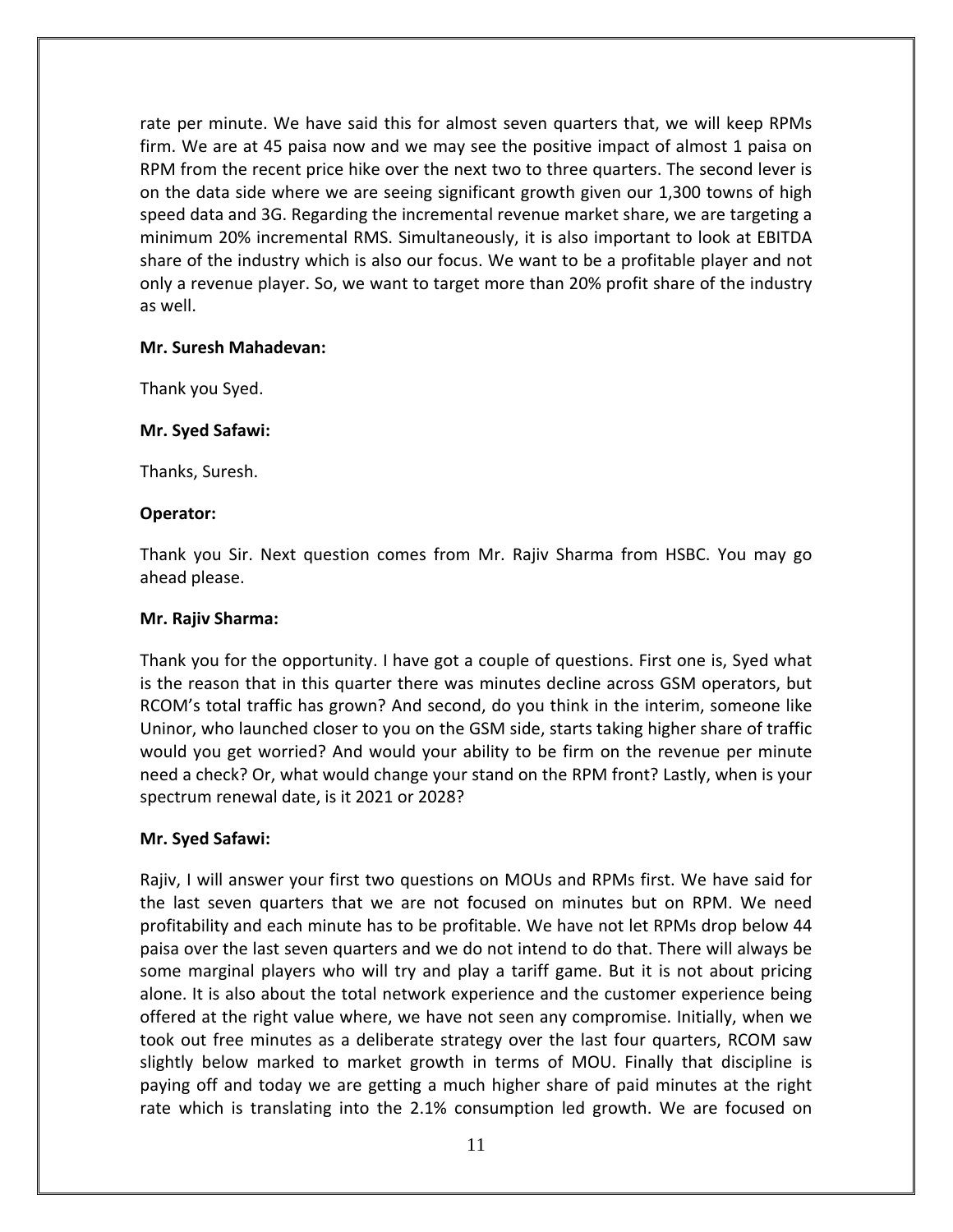driving this quality portfolio and quality of minutes. On your specific question on the spectrum or the license, this is coming up not before 2020.

## **Mr. Arvind Narang:**

We got GSM spectrum in 2008 for all issuance, validity is 20 years. Also I would like to add that currently the process of delinking the spectrum and licensing has been undertaken by the Government. We will keep you updated on the progress.

## **Mr. Rajiv Sharma:**

Arvind, given the present regulation what would be the renewal date since you got your GSM spectrum on your CDMA license? So, will the current date on the present regulation be 2021?

## **Mr. Arvind Narang:**

It is a UASL license which is up for renewal around 2021‐2022. The spectrums given are for 20 year validity.

## **Mr. Rajiv Sharma:**

And my last question is on capital work in progress (CWIP) which has halved during this quarter. However, there is still some Rs. 9,200 crore left. What is the remaining amount and by what time that will get capitalized?

## **Mr. Arvind Narang:**

Rajiv, we had mentioned in the last quarter that you will see a significant reduction, once the 3G license fees and related assets are capitalized. Secondly there is part of CWIP in the Reliance Infratel where we have not increased number of towers relatively in the last 3‐4 quarters as the overall landscape of tower industry has changed. Additionally, CWIP related to global assets also exists.

## **Mr. Rajiv Sharma:**

Okay, thank you so much.

# **Operator:**

Thank you Sir. Next question comes from Mr. Srinivas Rao from Deutsche Bank. You may go ahead please.

## **Mr. Srinivas Rao:**

I just wanted to ask two questions. First is, in the Enterprise business there has been commentary over the last couple of quarters in terms of increasing sales and new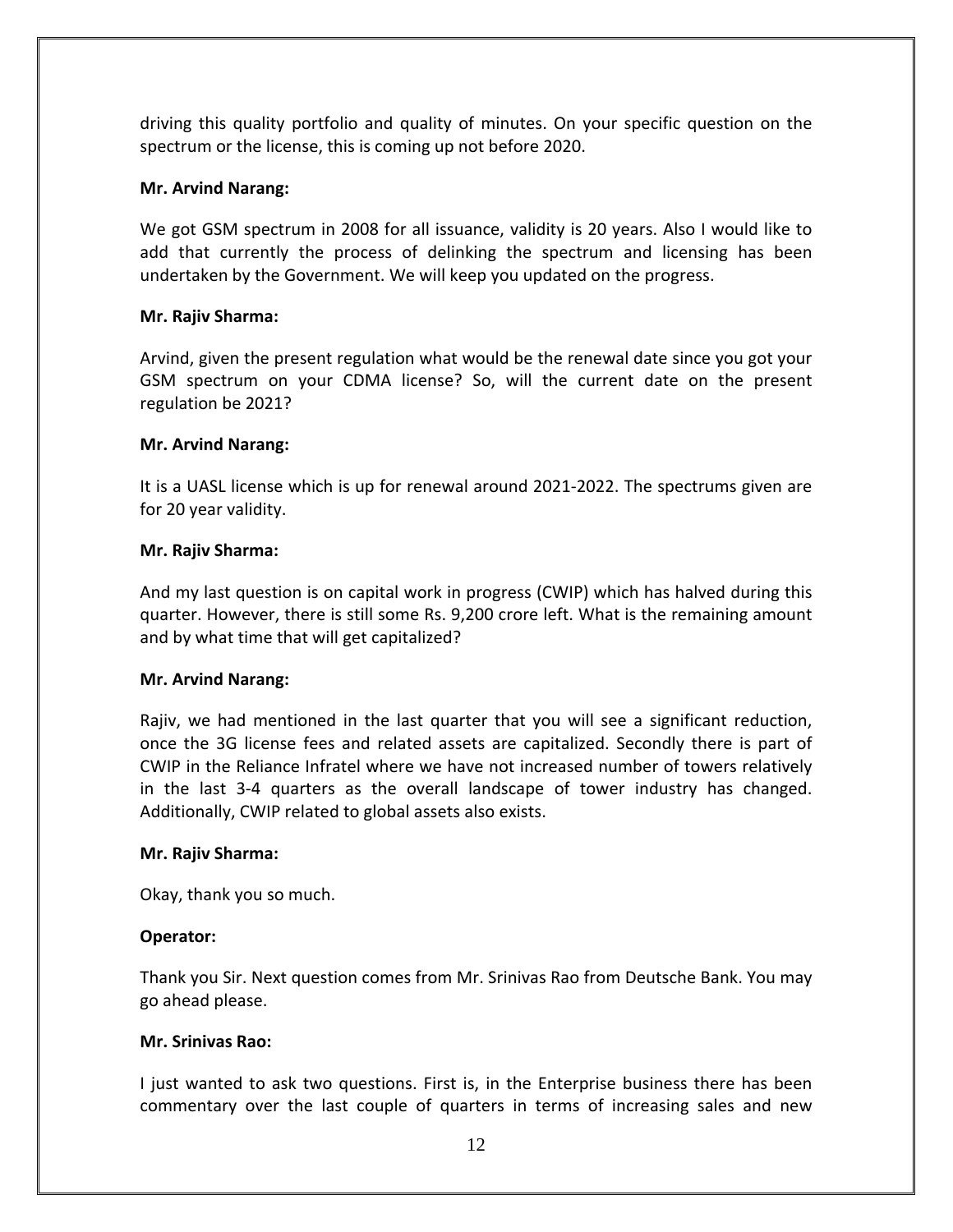clients. But if you look at a slightly longer term, neither the revenue nor the EBITDA level has gone up. And I contrast this with some smaller players like Tulip who has seen a discernible increase in its revenue and EBITDA run rate. Second is, over the last 12 months, your network cost has not gone up but the employee cost, has actually been flat to falling which seems surprising given the level of inflation both for fuel and wages.

# **Mr. Syed Safawi:**

Srinivas, let me just answer the second part and hand over to Punit to discuss the Enterprise business. We have always said that we are driving a lot of efficiency in network cost. The Q-o-Q initiatives like State Electricity Board (SEB) connectivity and also initiatives in terms of diesel consumption are helping us. Today our SEB connectivity is among the highest in the industry. We have driven it as a project and therefore, despite new network roll‐out we have managed to contain our network cost. The slight increase this quarter of approximately Rs. 40 crore is because of new roll‐outs that have happened in 3G. In the employee cost, due to right sizing and re-dimensioning, there is a Rs. 22 crore decrease on Q‐o‐Q basis, and this trend is going to continue. The employee costs may come down further over the next couple of quarters. Network costs should not go up because we are containing the fuel consumption very tightly. Let me just hand over to Punit for your first question.

# **Mr. Punit Garg:**

Thanks, Syed. Srinivas, in the last quarter of the last fiscal year, there was an accounting policy change on IRU treatment. As a result, the way IRU revenue and EBITDA were treated earlier, those benefits are not available from Q1 onwards of this fiscal year. To that extent there would be a dip. But we are still able to maintain and grow, mainly due to Enterprise orders which are acting as monthly recurring revenue, and are also flowing into the bottom‐line.

# **Mr. Srinivas Rao:**

Fair enough. And Sir, I wanted to ask you regarding the HDFC order. I thought that RCOM had existing capacity or spare floor space available for data center or that is not the case? Is it the reason why you are building a completely new outsource data center for HDFC?

# **Mr. Punit Garg:**

Srinivas, the data centers which we have in Mumbai are almost full. Mumbai has been the strongest growth region for RCOM's data center business. Our additional data center is essentially coming to meet our growing demand in Mumbai and that is also where the HDFC's outsourcing of the data center would be housed. Regarding your question that, is HDFC an existing customer of Reliance? The answer is, Yes. They are on all front, whether it is for the wireless, or the data connectivity or voice connectivity or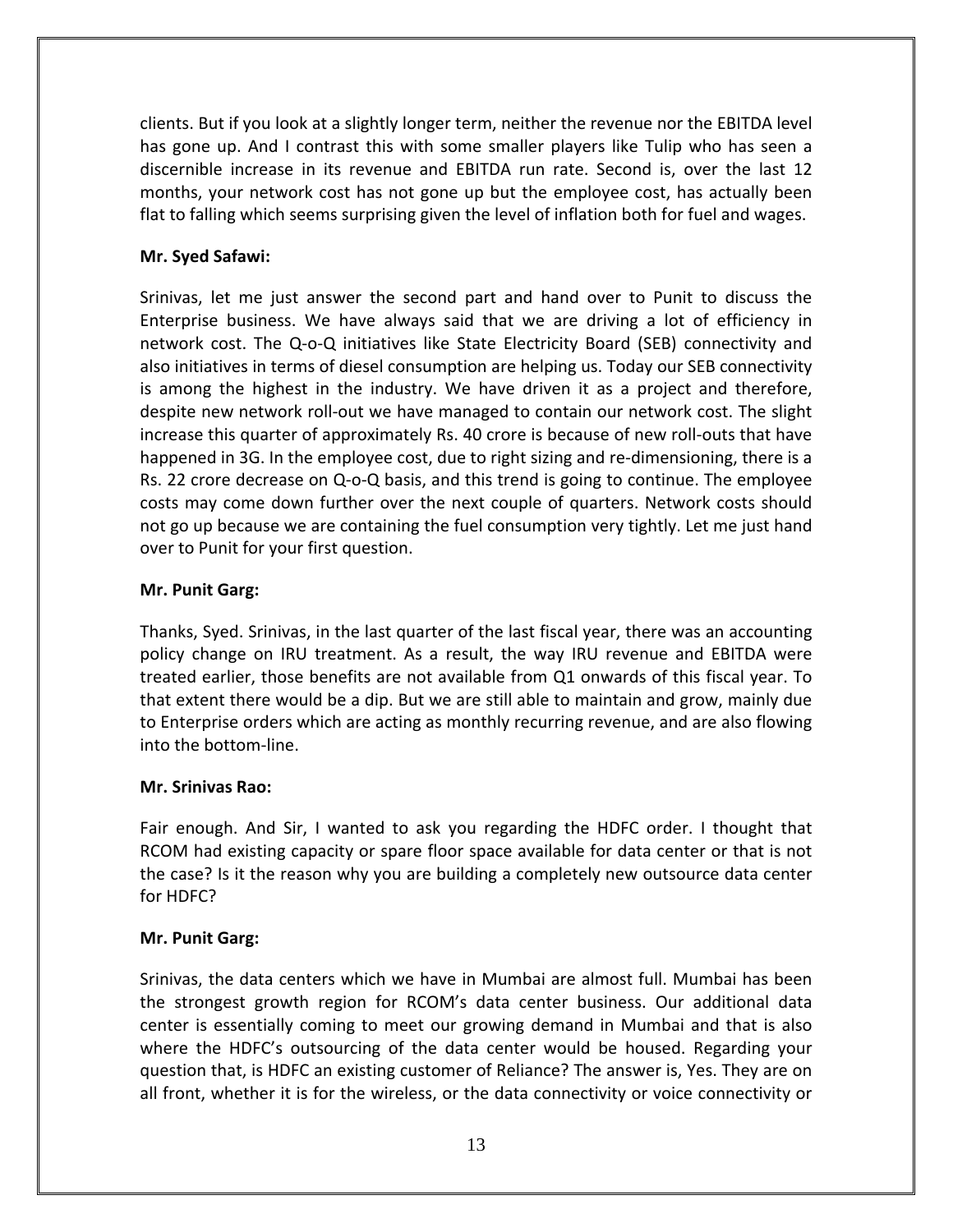data center connectivity. But this particular order is like an outsourcing deal of data center they have done, rather than taking a service which is on a monthly recurring revenue basis

## **Mr. Srinivas Rao:**

Sir, the payment is on a per month basis or yearly basis?

#### **Mr. Punit Garg:**

Srinivas, let us not discuss the contractual terms here.

#### **Mr. Srinivas Rao:**

OK, I understand. Thanks a lot Sir, this is helpful.

#### **Operator:**

Thank you Sir. Next question comes from Ms. Malvika Gupta from J.P. Morgan. You may go ahead please.

#### **Ms. Malvika Gupta:**

Thank you for taking my questions. I have a couple of questions. I just wanted to clarify about the 2.1 million active 3G subs, whether that compares to the 2 million reported last quarter or to a different number? My second question is on SG&A expenses, just looking for little clarity there, given the Q‐o‐Q increase. Third one, is about the minutes growth being above the industry. Is the earlier exercise of removing free minutes, now helping? And lastly on tax, could you give us an indication on full year tax expense?

#### **Mr. Syed Safawi:**

Malvika, I will handle the first three and then hand over to Arvind for the fourth one. The 2.1 million are active customers on the 3G network. Until last quarter the industry reported total 3G customers. This quarter onwards the industry has started reporting active customers as well. So, we have started reporting active customers and will continue to report active customers henceforth. During the last quarter, 2 million was total customers, and not active customers. This quarter, 2.1 million is active customer base, so it is not like-to–like comparison to answer your question. This is a much more aggressive number, and active customers are better number to track. On the SG&A expenses, we have increased some of our TV commercials over the last three months. This is the full quarter impact of the three campaigns that we are running, on 3G, high speed data, as well as voice. Therefore the SG&A expenses are higher. Going forward they should be sustained and should not be going up beyond these levels. On the MOU, you are absolutely right. The discipline of taking out free minutes has helped us. We said it will take three to four quarters and we are at the fourth quarter now, so that has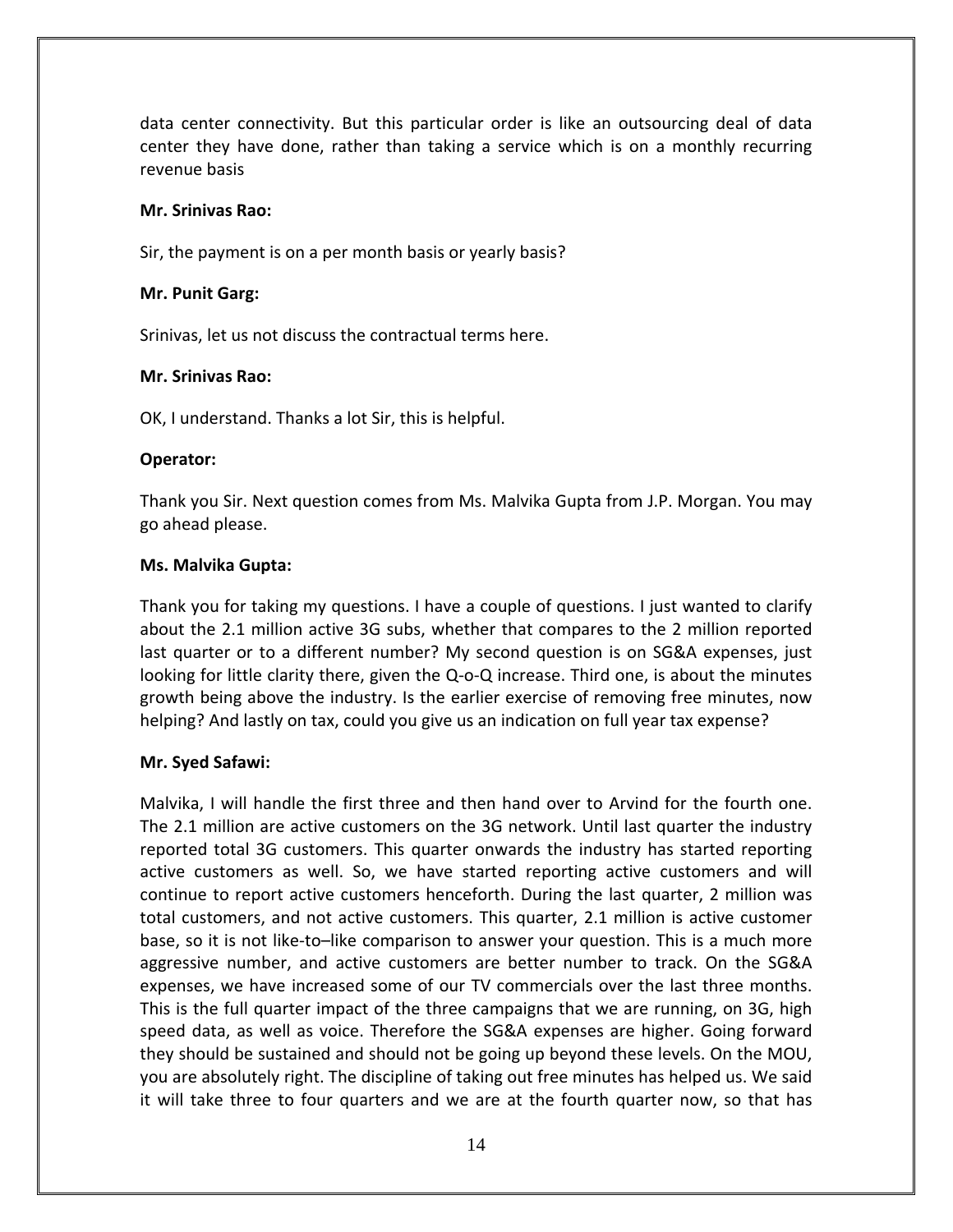really helped us in driving paid minute growth. That is clearly the trend that we have seen and 1.6% total MOU growth in this quarter is part of that exercise as well. Let me hand over to Arvind for the tax.

## **Mr. Arvind Narang:**

Malvika, I will not be able to give you tax guidance but you have the actual data points on for the last many quarters. The company is entitled for exemption under section 80 I(A) commencing from assessment year 2008‐09, which will continue.

## **Ms. Malvika Gupta:**

Okay, thank you. Would you be able to indicate to us the percentage of your subscribers that are actually active on 3G, whether it is the 25‐30% we are hearing for the industry or whether it is a different number?

## **Mr. Syed Safawi:**

It will be a higher number. We will not be giving this number because now we are only going to report active customers. That is what we are focused on right now. What I can tell you is, 2.1 million is the highest number of active 3G customers in the industry, and that is a very good data point to start.

## **Ms. Malvika Gupta:**

Okay, thank you very much.

## **Mr. Syed Safawi:**

Thanks, Malvika.

## **Operator:**

Thank you madam. Next question comes from Mr. Vinay Jaisingh from Morgan Stanley. You may go ahead please.

## **Mr. Vinay Jaisingh:**

Thank you so much. I have two questions. One to Syed, What do you think about traffic growth, for the industry, for the next two to three quarters, this quarter being a dull quarter which went by? The second question is on cash flows, RCOM's convertible bonds are coming up for payment in the next 12 months. How do you plan to fund that considering the current cash flow, net of Capex and interest cost this quarter? You may need to raise money or probably sell towers about which you have been talking for sometime. Any update on how you will fund the repayment of convertible bond?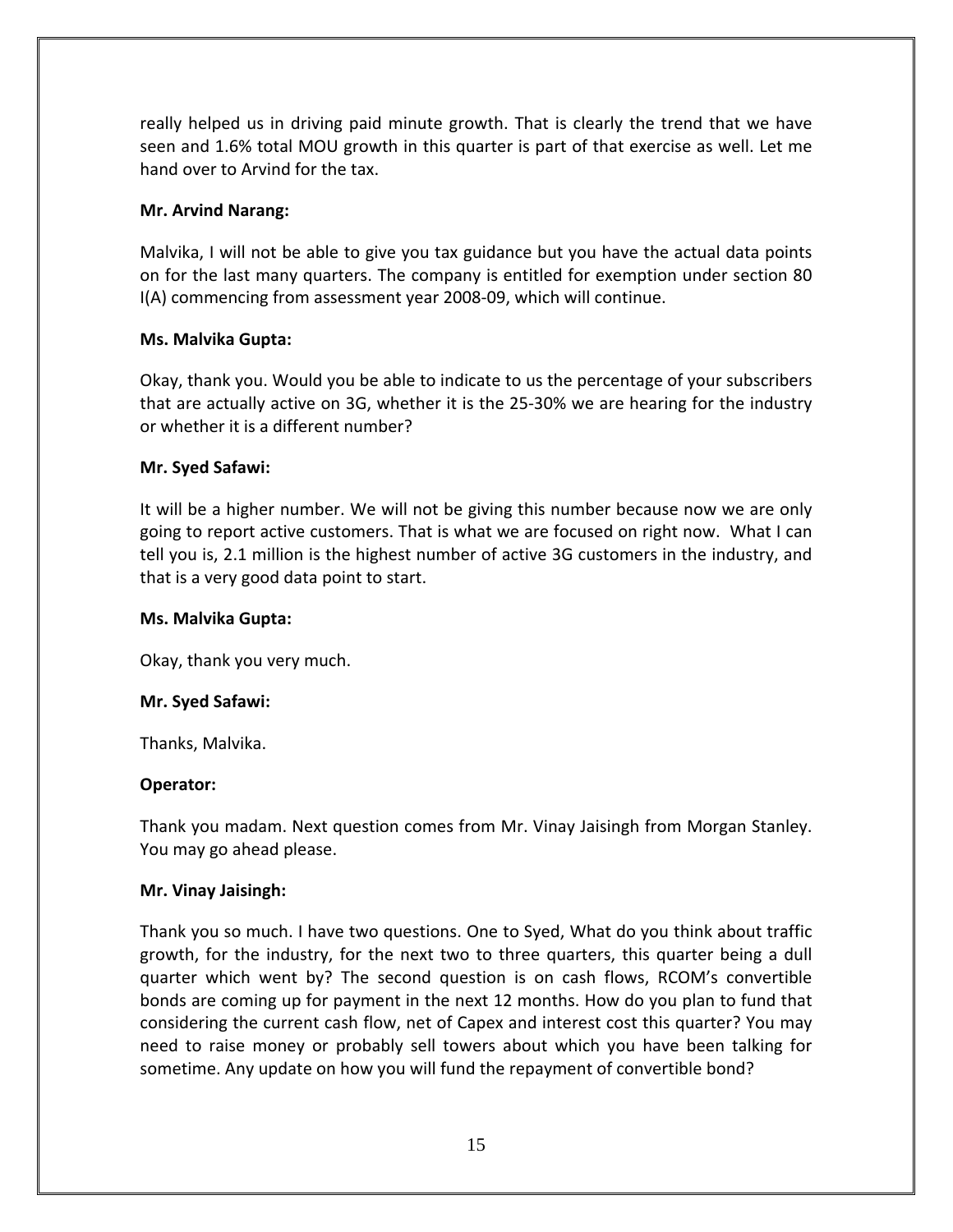Let me answer the first one. In terms of MOU growth, I think Q2 is a typically seasonal quarter and most of the industry participants saw the impact. Luckily, given our early initiatives, we were able to drive good aggressive growth. We see from Q3 onwards, this typically being a festive quarter, consumption coming back. I do not think the industry saw any lack of elasticity because of tariff hike, and that is what people are conjecturing. We managed to take price increase as well as drive traffic up. I am not sure whether they will go back to 8‐10% levels Q‐o‐Q but, they will definitely come back to decent levels for the industry. And we will like to be marked to market or be higher on consumption led growth. In terms of the cash flows and the likely FCCB redemption, the redemption is coming up in March 2012 for about US\$ 1.1 billion. Vinay, if you see our EBITDA, we are generating approximately Rs. 1,600 crore plus of EBIDTA every quarter, and given that our peak Capex is behind us, our guidance is Rs. 1,500 crore for this year. We have done about Rs. 350 crore of Capex in Q2 and about Rs. 360 crore in Q1 of this fiscal year. So, we are very much on track and we are generating enough free cash flows Q‐o‐Q to be able to manage the FCCB redemption from internal accruals. Also, we do not see any major issues going forward on this redemption as well.

## **Mr. Vinay Jaisingh:**

Syed, if you use the current quarter's numbers as well; use the Rs. 1,600 crore EBITDA, use the interest cost number, as well as the Capex for this quarter, you get net of Rs. 600 crore coming in. Rs. 600‐650 crore multiplied by 3 or 4 depending on how many quarters you want to move on, you still have US\$ 1.1 billion to pay. You will have a gap, unless you do not plan to spend any Capex or not pay any interest for a quarter.

# **Mr. Syed Safawi:**

Our interest costs are coming down by about Rs. 500 crore on annualized basis which we shared last time because of the CDB 10‐year maturity loan and couple of other transactions that we have done. Second is our capital expenditure is at about a Rs. 1,500 crore level, quarterly Rs. 300‐350 crore. Considering these combinations as well as improving operating performance and consistently delivering free cash flows, we are in the ballpark Vinay. Hence it is very difficult to predict five months before, the exact quantum that you may need or you may not need.

## **Mr. Vinay Jaisingh:**

In case there is a need then do you have easy access to some debt or would you drawdown?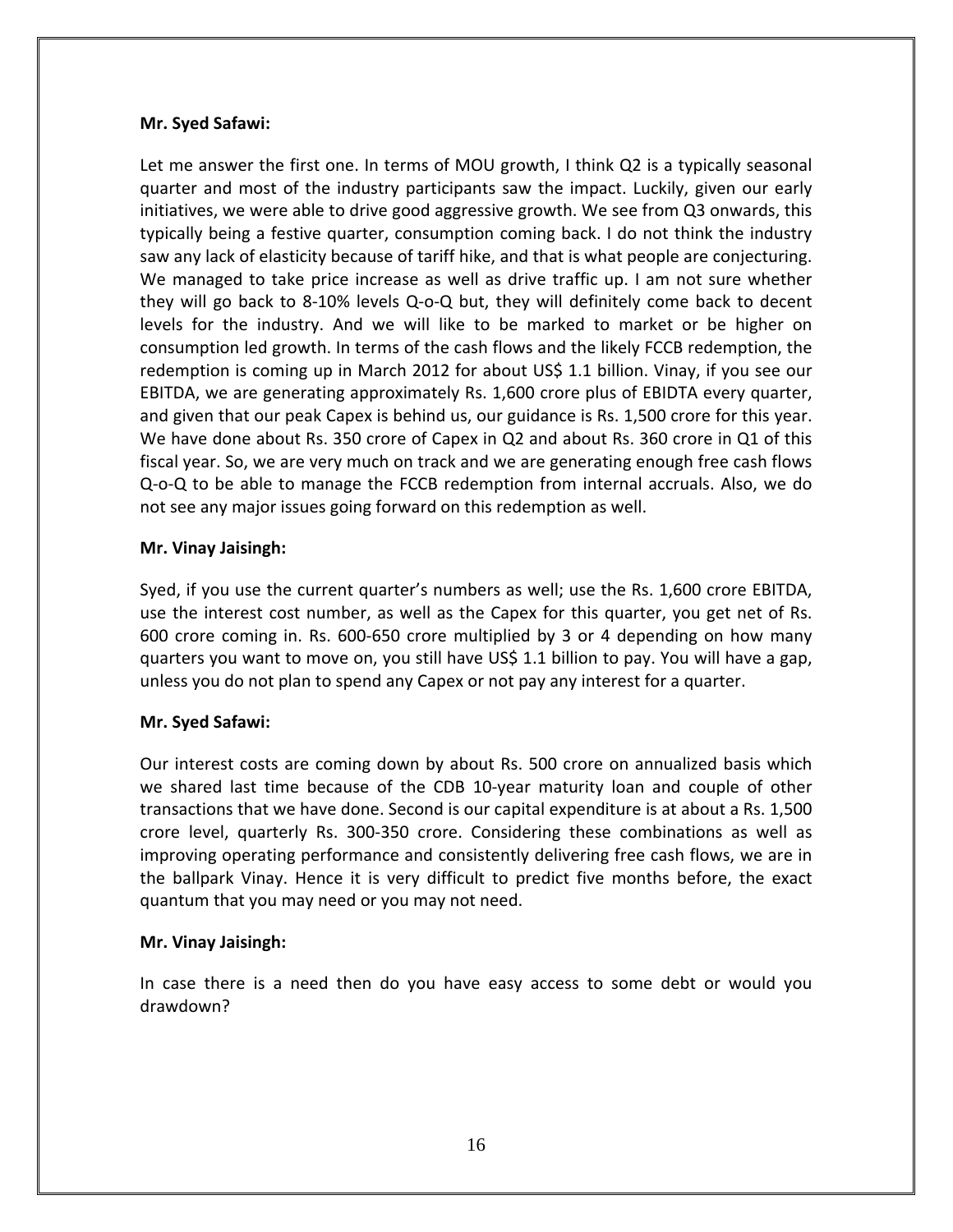Vinay, we will cross that bridge only if required. But at this point in time I can tell you we have just redeemed half a billion dollars in May and we will be on course to redeem the next one as well. I do not think we should be stressed about it.

## **Mr. Vinay Jaisingh:**

One last question. If you look at the Others segment, the losses in the EBIDTA is still significantly high around Rs. 140 crore. Any thoughts of how that goes down to zero because that is where your EBITDA goes up by the same amount?

## **Mr. Syed Safawi:**

Vinay, the Others segment constitutes largely DTH business, Reliance World Stores, Reliance Tech Services and so on. DTH business continues to grow and we have seen some of the examples in the industry at what ballpark number they start having positive EBITDA. So directionally it is EBITDA negative at this point of time, but over the next few quarters it should significantly improve.

## **Mr. Vinay Jaisingh:**

Thank you.

## **Mr. Syed Safawi:**

Thanks Vinay.

## **Operator:**

Thank you Sir. Next question comes from Ms. Reena Verma from Merill Lynch. You may go ahead please.

## **Ms. Reena Verma:**

Thank you very much for the call. I have some housekeeping questions on your quarterly results and just a few more. Firstly, just pertaining to the results, can you comment on how your paid minutes did versus last quarter, so that we can have a clearer picture on seasonality? And my second question again relating to results is, the reduction in your CWIP you said is due to 3G getting commercialized. So, have we seen the full impact of that on interest as well? What is VAS as a percentage of revenue? Can you please share with us what was the number in the previous quarter in 1Q FY12? Those are my result related questions and I have one more question for you please.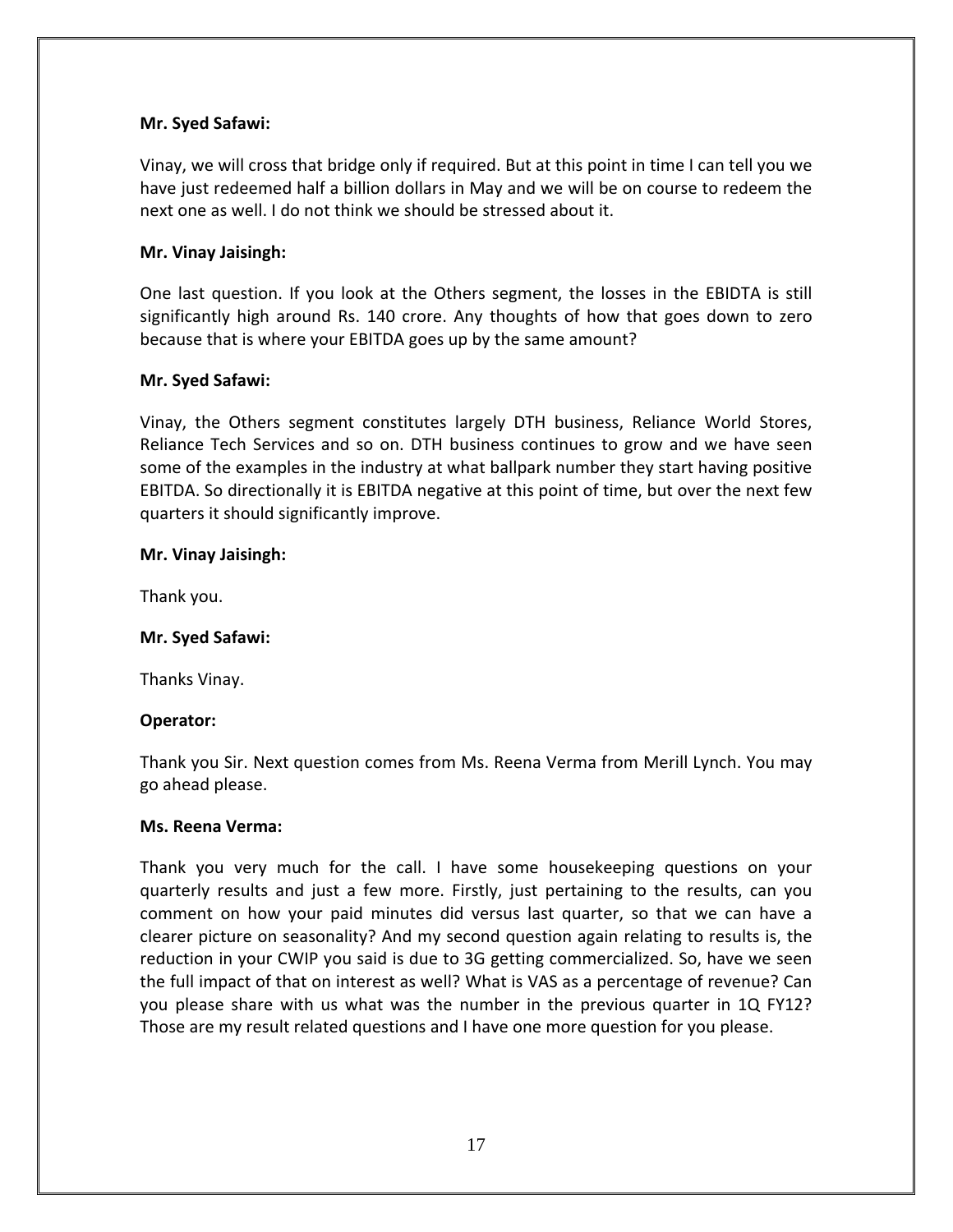Let me try and answer your questions on MOU and non-voice VAS. Yes, this is paid minutes growth that we are looking at. I had mentioned four quarters back that over the next three‐four quarters we will take out free minutes. Currently free minutes are down to smaller level which I think is lower than the industry right now, as well as the exact details across the industry might not be available. If you see the mathematics, 1.6% minutes growth, 0.5% RPM growth overall translates into a 2.1% growth of revenue. You should see consistent paid minute growth from here on.

## **Ms. Reena Verma:**

A small clarification, is that in total minute terms? Were the free minutes a relatively big number in Q1 that you escaped the seasonality which hurt other operators?

## **Mr. Syed Safawi:**

I am not sure whether I am qualified to answer on behalf of the other operators. I can answer on my behalf that we have continuously focused on taking out free minutes over the last four quarters. We are now at a level where the free minutes or FAT is at a very marginal level and therefore you are seeing whatever minutes you are generating. When I said free minutes Reena I have always said that even loss making minutes need to be reduced. Therefore today you are seeing more profitable minutes getting generated at 45 paisa RPM and that is what is translating into revenue growth. Managing a portfolio of billion minutes a day, taking out free minutes, reducing non‐ profitable minutes and increasing the share of paid minutes, is a complex portfolio management. It is not a simple answer of X percent but a combination of all these things which result into MOU growth and therefore the revenue growth. Let me come to your VAS or non‐voice revenue question. Our non‐voice revenue is about 20% of total revenue which is the highest in the industry by a significant amount. It was slightly lower than 20% in the last quarter.

## **Ms. Reena Verma:**

Sir, in terms of the premium that your RPM enjoys, your RPM is higher versus the market leader. Do you see that as being sustainable given that your VAS was more or less stable?

# **Mr. Syed Safawi:**

Yes, we have seen it stable for the last seven quarters. We focused and deliberately managed the portfolio in a way where we did not let it drop. The moment we see loss making minutes getting generated or loss making data plans, we immediately focus on that. We want to drive customer life cycle value as a way of life, and that focus has helped us translating into this growth. It will always be a blended number. The same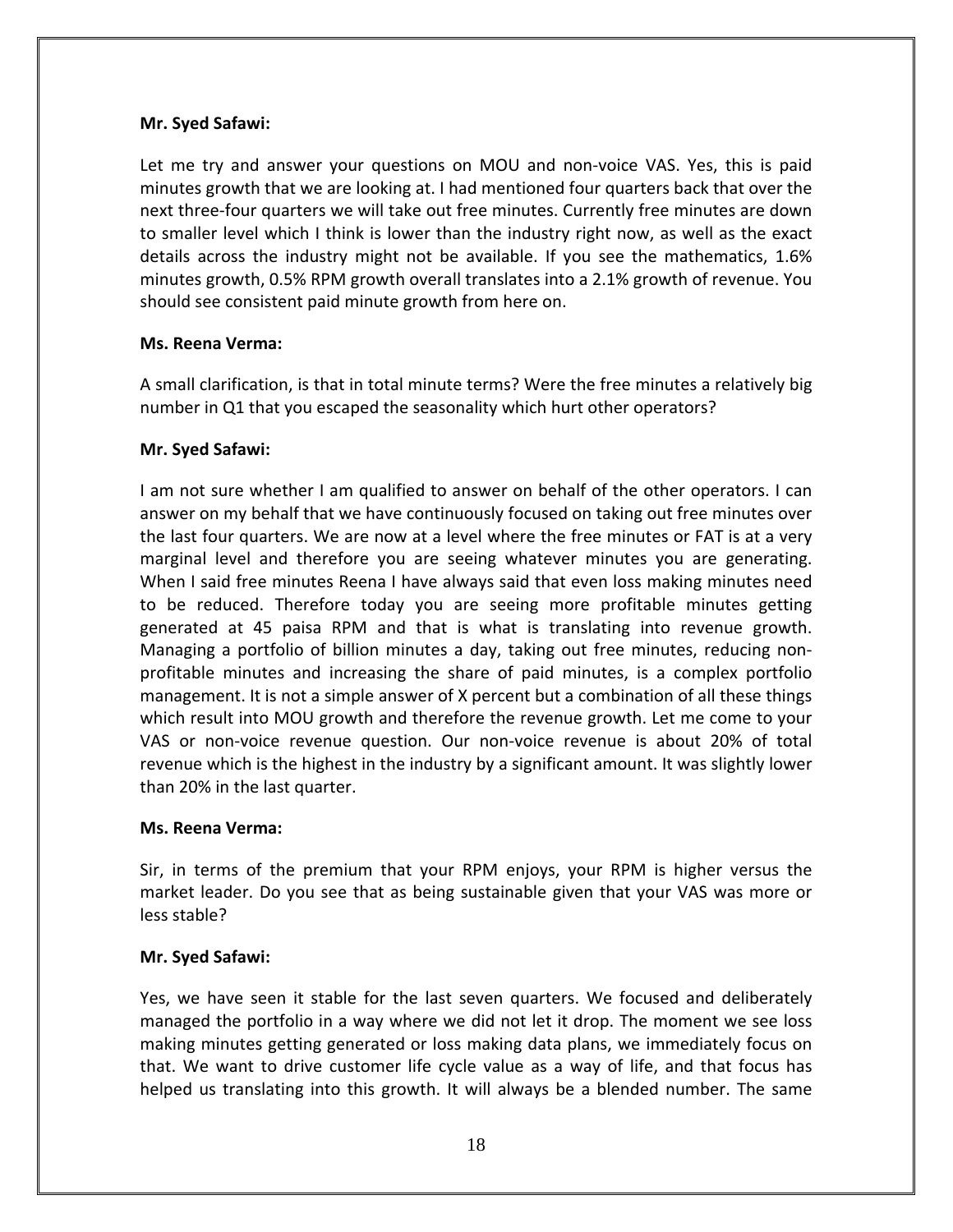blended number six to eight quarters back used to be at 44 paisa RPM. And in the industry, some of the players were at 53 to 54 paisa. Now it is reverse. We have held on steadfastedly while the other players are now probably at 42/ 43/ 44 paisa levels. It is how much you focus on RPMs and paid minutes and paid data.

## **Ms. Reena Verma:**

Thank you for that. I think you had a great call on the RPM convergence across operators a couple of quarters ago. That has completely panned out as you said it would. But now when I look at your overall RPM, you are now at a premium to the market leader. I do not think we see it in too many markets globally that the challenger's RPM is higher than the market leaders. So, do you think that we should expect a trend reversal against what we have been seeing over the last few quarters?

# **Mr. Syed Safawi:**

Absolutely not, because first of all the full impact of the tariff increase in voice has still panned out and that I just mentioned probably 20 minutes back that it is going to have an impact of one paisa on RPM over the next two to three quarters. Currently the impact is around 0.2 paisa. That is still to flow in given the blend that we have in our portfolio with increasing post paid customers. We did not have this earlier which is driving better quality of minutes and higher end customers. As we are getting 3G in most of the towns, we are getting a much better post paid base as well which we did not have earlier on GSM. It is a combination of all these factors which is resulting in better and steady RPM. Today, if you are at 44.7‐45 paisa and the other players in the industry are also at 43‐44 paisa, you are in the same range. But it will be your quality of portfolio or your portfolio mix that will determine whether you can retain it. And given our healthy and changing portfolio mix we think it will sustain. One is RPM increase, second is non‐voice which is a more profitable part of the business going up further from 20% levels to 35‐40% levels, which is global trend again. I think this is sustainable at these levels.

## **Ms. Reena Verma:**

On 3G capitalization?

# **Mr. Arvind Narang:**

We have full impact of 3G in fixed assets and we also have impact of depreciation and interest in the P&L. Various circles have been included at various point of time during the quarter mostly in August and September, so accordingly the net effect has been taken.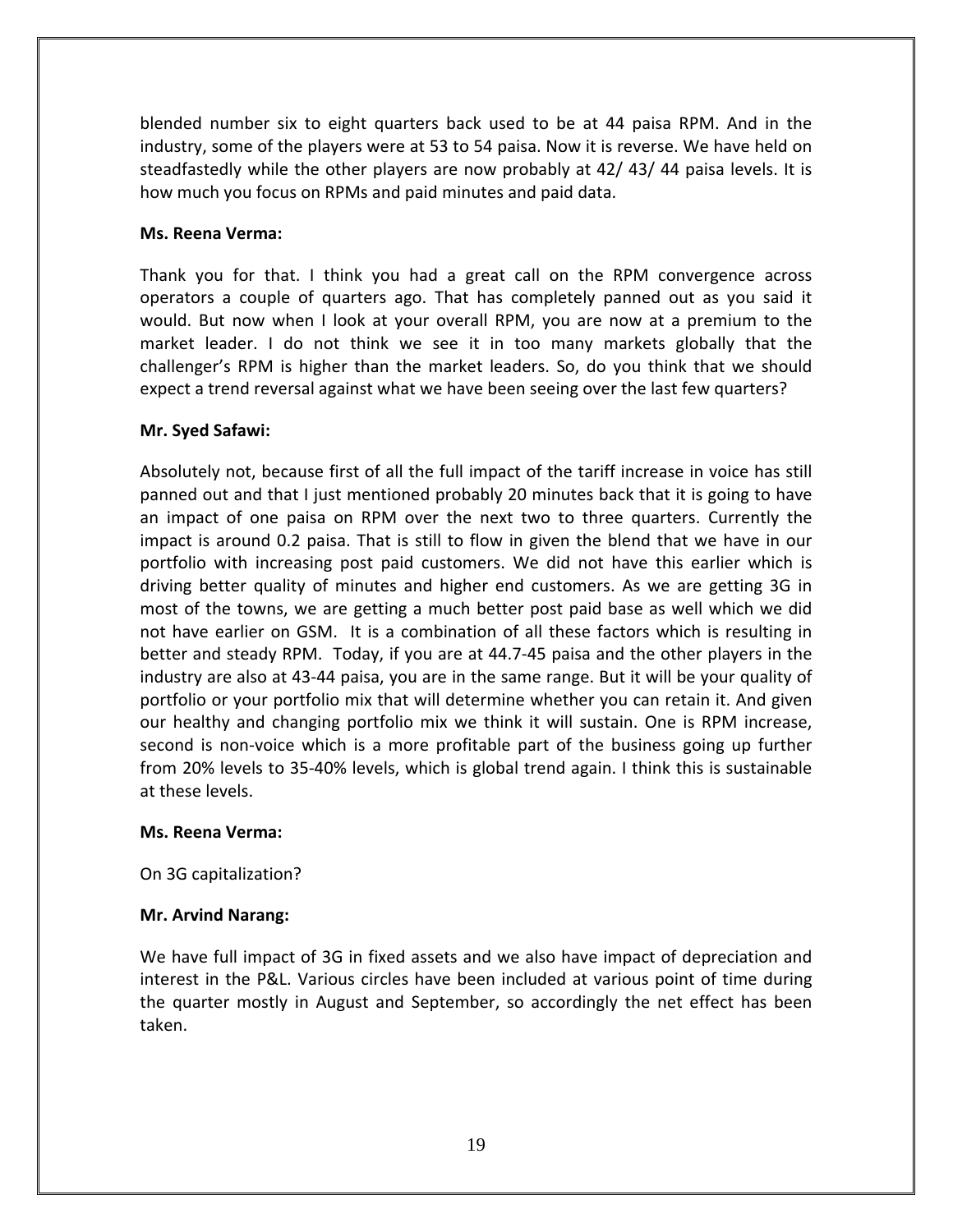#### **Ms. Reena Verma:**

Thank you very much. I just have one final question which is the news about the imminent entry of Reliance Industries into telecom. Do you see it overall as a positive for yourself given that you might have a tenant or do you see it as a concern given that there is a new competitor on board?

#### **Mr. Syed Safawi:**

If there is any responsible player coming into the industry and growing the business especially by data, it is very good news. This is because we are at very early stages of the data revolution and we have always said this is going to be the decade of data. Given the fact that spectrum is limited, in 5 MHz, in 3G and also in LTE, players are going to have a smaller footprint of size, everybody is going to be responsible in the data play. If a new player comes in and over the next two to four years builds an ecosystem which drives data revolution, it will be positive for the industry. On the tenancy side, if we have tenancies coming in that will be a net benefit for us.

#### **Ms. Reena Verma:**

Sir, have the talks commenced for tenancy?

#### **Mr. Syed Safawi:**

Yes, the talks have commenced.

#### **Ms. Reena Verma:**

Thank you.

## **Operator:**

Thank you madam. Next question comes from Mr. Gaurav Malhotra from Citi Group. You may go ahead please.

#### **Mr. Gaurav Malhotra:**

Most of my questions have been answered. I have only one question. Despite the increase in minutes the access charge seems to have gone down. What is the reason?

#### **Mr. Arvind Narang:**

Gaurav, access charges have come down marginally from Rs. 668 crore in Q1 to Rs. 651 crore in Q2, or by just Rs. 17 crore. This is due to the reduction of off‐net MOUs and related termination charges.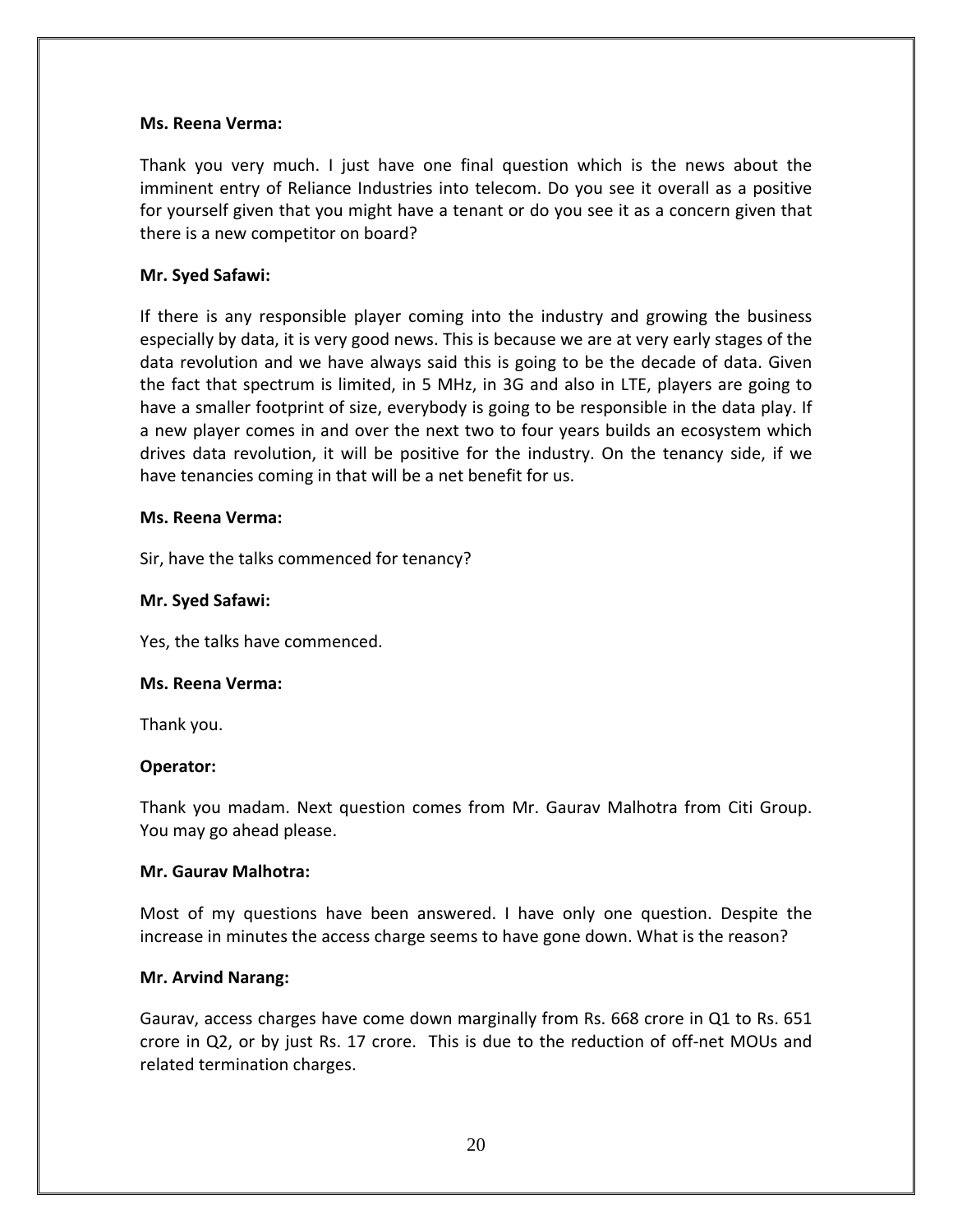Gaurav, it is always a blended number between on‐net and off‐net and we have also said in the earnings call that we are driving consciously on on-net community. And as the community becomes 147 to 150 million, the on‐net minutes increase. Also the fact that data is growing very well, in all it is a blended number combination.

#### **Mr. Gaurav Malhotra:**

Thank you Sir.

## **Operator:**

Thank you Mr. Gaurav Malhotra. Next question comes from Mr. Sunil Thirumalai from Credit Suisse. You may go ahead please.

#### **Mr. Sunil Thirumalai:**

Most of my questions have been answered. Just a follow‐up question, I did not catch the reason behind the reduction in the finance charges despite the 3G number getting included.

#### **Mr. Arvind Narang:**

Sunil, as I mentioned earlier, we have mentioned in our notes to accounts as well, the treatment related to foreign exchange. Because of the scheme of arrangement the company is permitted to adjust the variations on account of the changes in the exchange rates related to loans in foreign currency by a withdrawal or credit from the General Reserves. And this necessary effect, whether it is positive or negative will be carried out at the end of the year.

#### **Mr. Sunil Thirumalai:**

Okay, sure. Thank you.

## **Operator:**

Thank you Sir. Next in line we have a question from Mr. Shobhit Khare from Motilal Oswal. You may go ahead please.

#### **Mr. Shobhit Khare:**

Good afternoon Sir, and thanks for the opportunity. I had a couple of questions. The paid minutes focus is also visible in your wireless net revenues. In the last three quarters, it has gone up almost by 4‐6% every quarter, but the same has not flown through on the EBITDA line. Thus the wireless EBITDA has been almost at the similar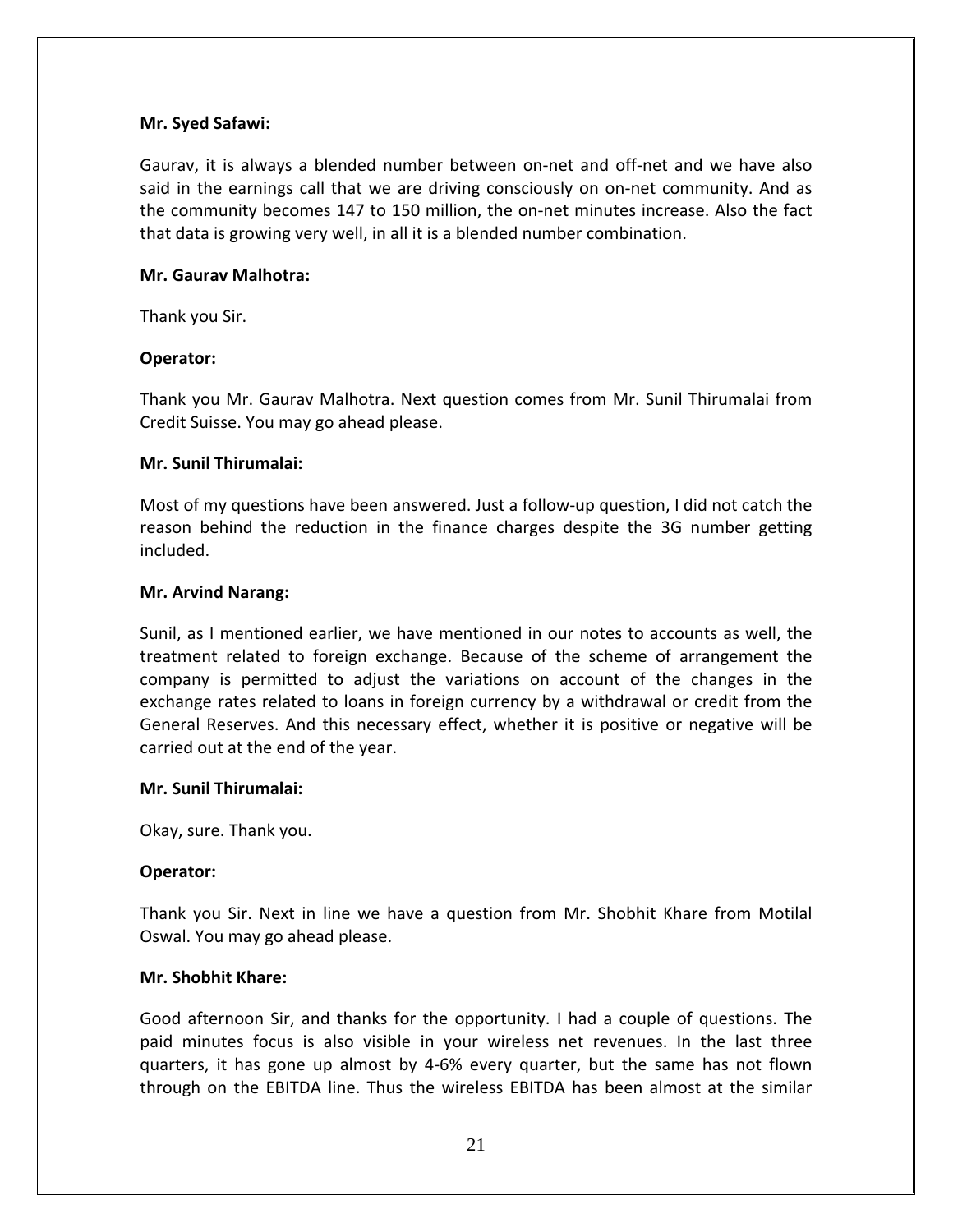level around Rs. 1,180 crore for the last three quarters. What is this increase in wireless operating expenses below the net revenue line? Are there any one offs, is it related to some write offs, etc.? And second is, the gross debt number in the quarterly report and then the loans which are reported in the stock exchange, there is a meaningful difference of around Rs. 7,000 crore. What is driving this difference?

# **Mr. Syed Safawi:**

Shobhit, let me handle the MOU one and the EBITDA impact on that. Yes, indeed we are seeing good paid minutes growth which is helping in the top line growth of 2‐3% consistently for the last three quarters. The EBITDA being marginally growing only by 0.2%, as you rightly said, is because of SG&A expenses going up in this quarter. This is because of the full quarter impact of the three advertising campaigns that we are running, focused on branding. The second one is the 3G network fully rolled out in the full quarter impact and the network cost going up a little bit. Despite the fact that our employee costs have come down by Rs. 22 crore, these are the two items which have gone up. This is sustainable and it can improve as your top line improves given better RPMs and MOU growth. Let me just handover to Arvind for the gross debt question.

# **Mr. Arvind Narang:**

Shobhit, the numbers mentioned in the notes to accounts versus in the balance sheet will not match because that notes to accounts is relevant to the scheme of arrangement. So, if you look at the foreign exchange loan mentioned in the balance sheet, that loan amount is Rs. 26,184 crore. The relevant forex impact which is mentioned in the notes to accounts is Rs. 2,714 crore. There is also buyer's credit involved which is there in our annual report, in the range of around Rs. 1,100 crore, which is a published number. If you take all these into consideration and reconcile them, you will get the foreign currency loan amount of Rs. 29,961 crore which is mentioned in the notes to accounts.

## **Mr. Shobhit Khare:**

Okay, Sir, how much of the buyer's credit would be there apart from the number which is in the quarterly report? It used to be around Rs. 4,000 to Rs. 5,000 crore.

## **Mr. Arvind Narang:**

Buyer's credit is a part of the current liability in the quarterly report. The amount mentioned i.e. Rs. 1,100 crore is an approximate amount which is mentioned in the annual report and is a part of the current liability in quarterly report.

# **Mr. Shobhit Khare:**

Okay sure Sir. Finally what is the data incremental ARPU RCOM is getting on the 2.1 million active 3G subscribers?